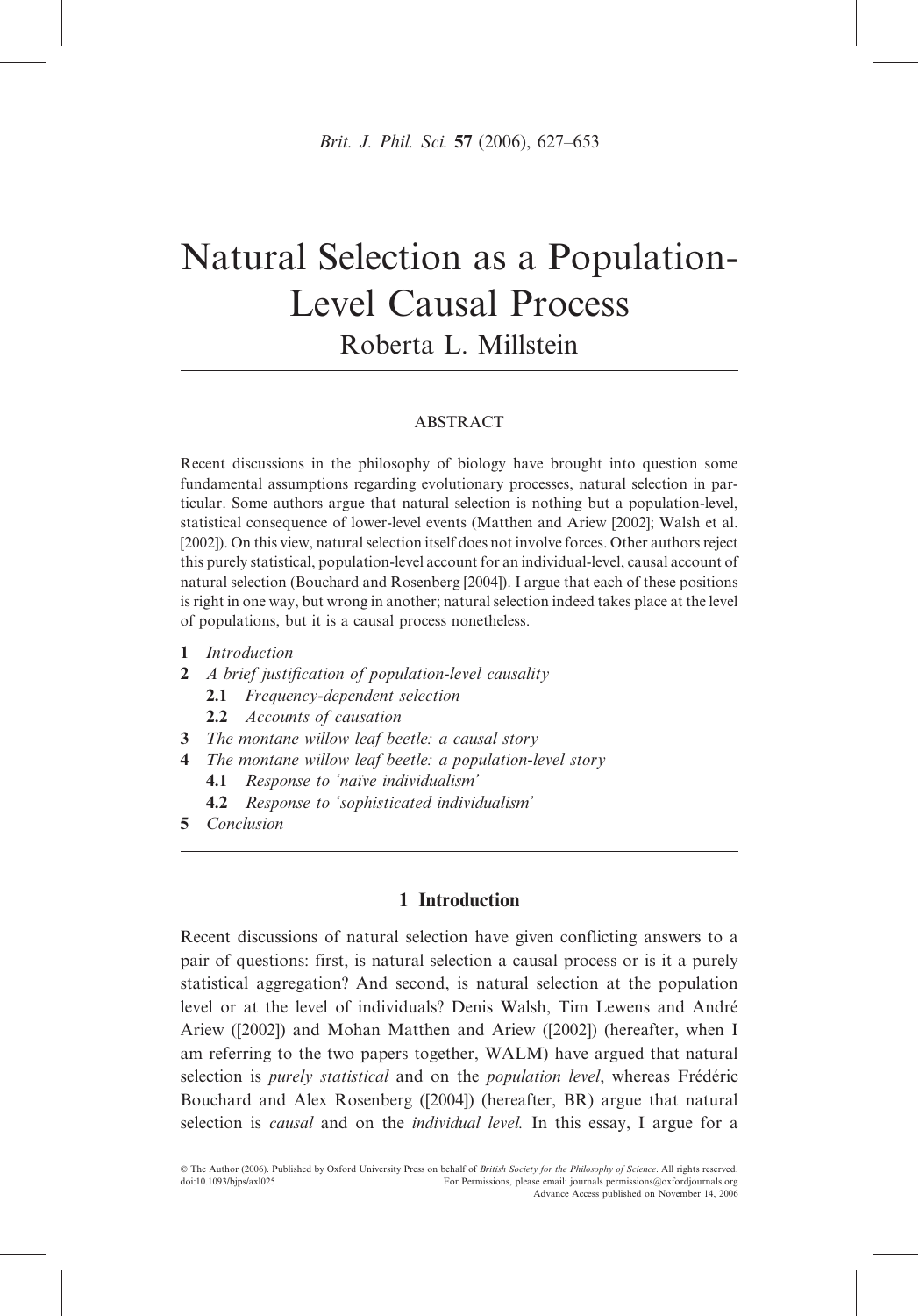third logical possibility: natural selection is indeed a causal process, but it operates at the population level.

The issues at stake in this debate will be fleshed out in more detail in the discussion below. However, at the outset it is important to distinguish this debate from the more well-known debates over the units (or levels) of selection; unfortunately, similar terminology makes this distinction difficult. One obvious difference between the debates is that the units of selection debates assume a causal basis for natural selection, whereas the existence of selection's causal basis is one of the points of contention in the debate at hand. With regard to the issue of levels, however, the difference between the two debates can best be seen by the following example. Suppose that a person believes, in terms of the levels of selection debate, that selection (either sometimes or always) acts on organisms. Such a person still might ask whether that selection process was acting on individual organisms or populations of organ $i$ sms.<sup>1</sup> It is the latter question that concerns us here, and indeed, throughout this paper I have, for the sake of simplicity, assumed organismic selection, although I believe that similar arguments can be made for other units of selection. Now, it may turn out that the present debate has interesting consequences for the debates over the units of selection, but I will not explore such consequences here.

Further terminological confusion arises because of the distinction being made between an individual and a population. Indeed, one might wish to speak of an 'individual' population rather than a class or type of population. However, the reader should understand that, in what follows, 'individual' refers to an individual organism, whereas a population refers to a particular spatiotemporal collection of organisms.

Some philosophers might object to the very idea of population-level causality. In response to this concern, I will argue in Section 2.1 that anyone who accepts the reality of frequency-dependent selection is already committed to population-level causality. Moreover, in Section 2.2 I will argue that population-level causality is consistent with three commonly accepted accounts of causality; thus, population-level causality is at least of no more philosophical concern than they are. Turning to positive support for my claim that natural selection is a causal process that operates at the level of populations, I will need to make the case for both natural selection as 'causal' and natural selection as 'population-level.' I will take up the former issue in Section 3 and the latter issue in Section 4. Recall, as I noted above, that

<sup>1</sup> Fre´de´ric Bouchard ([personal communication]) has suggested that in the units of selection debate, when someone believes that selection acts on organisms, they believe that it acts on individual organisms; however, part of my point is that the question at hand, whether individual organisms or populations of organisms are acted upon, has been glossed over in the levels of selection debate.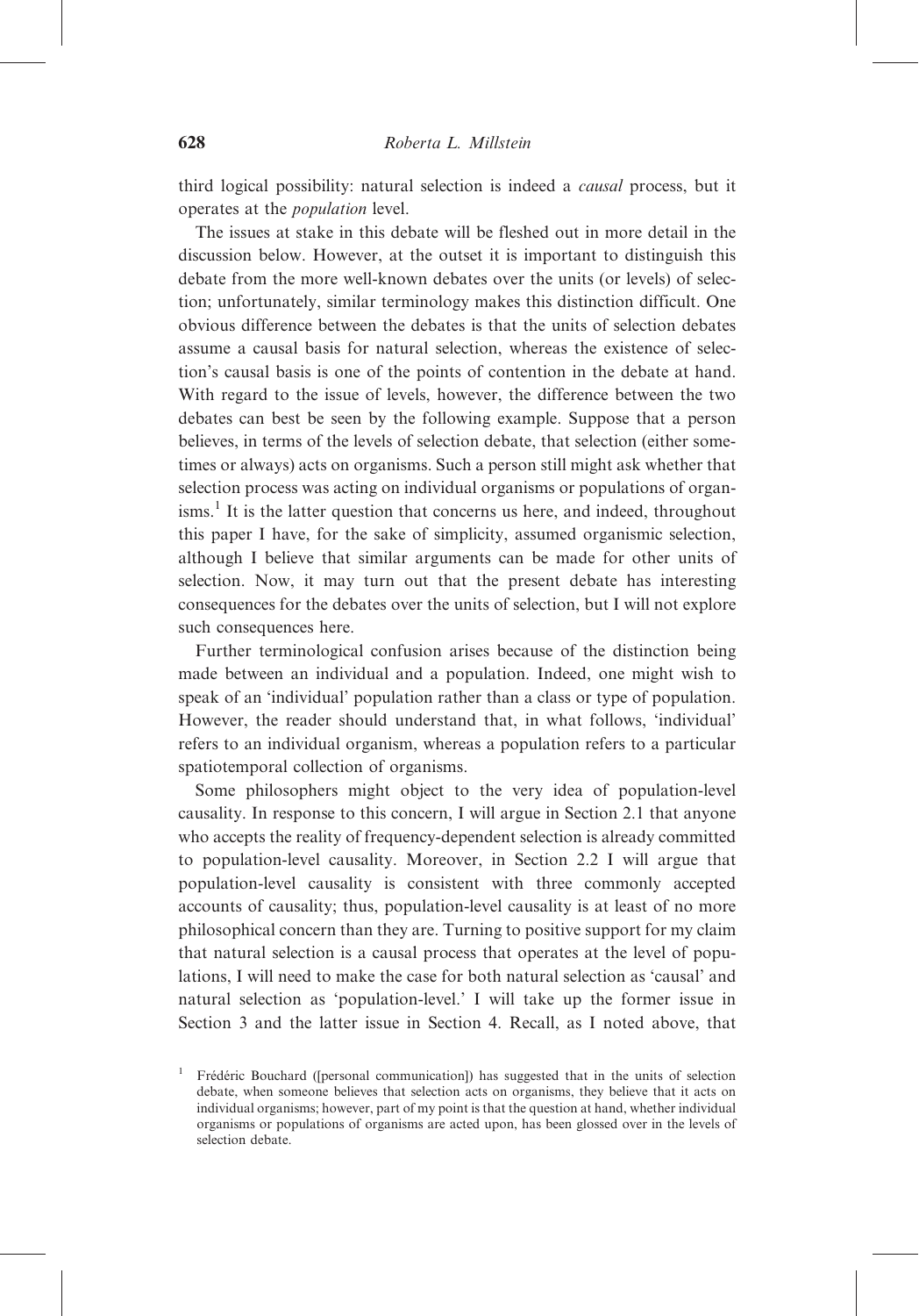I agree with BR, but disagree with WALM, on the question of whether natural selection is causal; thus, Section 3 responds to WALM's claims.<sup>2</sup> On the other hand, I agree with WALM, but disagree with BR, on the question of whether natural selection is population level; thus, Section 4 responds to BR's claims. Both Sections 3 and 4 involve an examination of Nathan Rank's and Elizabeth Dahlhoff's studies of the montane willow leaf beetle (in particular, Rank [1992]; Dahlhoff and Rank [2000]; Rank and Dahlhoff [2002]), on the assumption that it is important not only to examine biological theory, but also to consider how that theory is applied in an actual case.

#### 2 A brief justification of population-level causality

Some would argue against the very idea of population-level causality. While I cannot hope to fully persuade such individuals in a paper of this length indeed, my response here is at best partial—my aim in this section is to provide a fuller account of the philosophical arguments that justify population-level causality for natural selection specifically.

## 2.1 Frequency-dependent selection

Anyone who accepts the full range of processes modeled by population genetics is already forced to acknowledge at least one instance in which natural selection is a population-level causal process: frequency-dependent selection.<sup>3</sup> Frequency-dependent selection occurs when 'the fitness of a genotype (or of an allele) is affected by its frequency within the population' (Futuyma [1986], p. 166). In some cases, a genotype is fitter when it is rare (negative frequencydependence); in other cases, a genotype can be fitter when it is common (positive frequency-dependence). As an example of negative frequencydependence, consider a population in which a prey species mimics a poisonous organism of a different species (e.g. among butterflies). In such a situation, being a mimic confers higher fitness when it is rare than when it is common, because the predator (e.g. a bird) is more easily 'fooled' into avoiding the mimic when mimics are rare. As an example of positive frequency-dependence, consider a population where there are different genotypes, all poisonous, with different coloration patterns. In this case, an organism is fitter if it is of a common genotype because it is more likely that the predator will have encountered its type, and thus it will avoid the

<sup>&</sup>lt;sup>2</sup> Others have developed critiques of WALM's position (see, e.g. Stephens [2004]; Rosenberg and Bouchard [2005], Shapiro and Sober [forthcoming]). Thus, I will focus primarily on arguing for

<sup>&</sup>lt;sup>3</sup> Two instances, actually: a similar argument can be made for density-dependent selection, where the fitness of a genotype varies with the size of the population.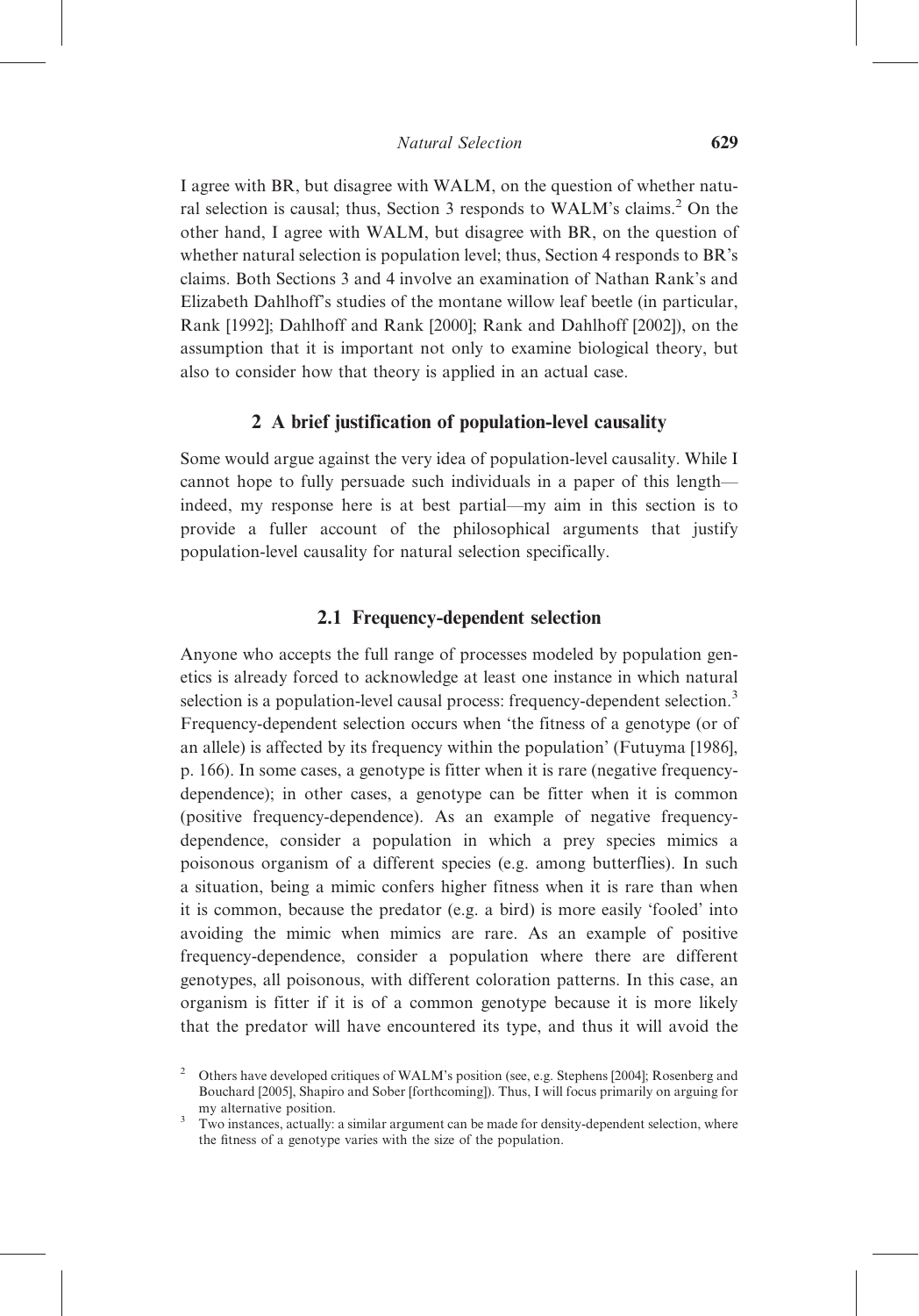organism in question. In the discussion that follows, I will focus on negative frequency-dependence, although the same arguments can be made for positive frequency-dependence.

Frequency-dependent selection is a clear-cut case of population-level selection because the outcome of selection (the change in gene or genotype frequencies from one generation to the next) is determined by a populationlevel parameter: the frequency of genotypes within a population. (This will be discussed further below). Consider the case of negative frequency-dependence discussed in the previous paragraph. In a population with few mimics, mimics will be favored and thus tend to increase in numbers in subsequent generations, whereas in a population with many mimics, the number of mimics will increase more slowly, or perhaps even decrease, in subsequent generations.

Frequency-dependent selection is believed to be quite common; Futuyma ([1986], p. 166) remarks that 'it is likely that there is a frequency-dependent component in virtually all selection that operates in natural populations, for interactions among members of a population affect the selective advantage of almost all traits, and such interactions usually give rise to frequencydependent effects.' So, at least in this sense, it may be the case that most instances of selection exhibit population-level causation, and the onus is on anyone who would try to deny the possibility of population-level causation altogether to produce an explanation for the phenomenon of frequencydependent selection. Nonetheless, one still might have questions as to whether selection more generally exhibits population-level causation; perhaps we can use the clear-cut case of population-level causation in frequency-dependent selection to illuminate causation in selection more generally.

My argument here is relatively simple. First, some terminology. A population can be defined as 'a group of conspecific organisms that occupy a more or less well-defined geographic region and exhibit reproductive continuity from generation to generation' (Futuyma [1986], pp. 554–5). Even though a population is composed of individual organisms, it is important to distinguish between properties that apply to individual organisms and properties that characterize the relationships among organisms—that is, properties that apply to populations. For example, individual organisms have properties such as color, shape and length. Populations, on the other hand, have properties such as size (defined as the number of individuals), frequency (defined as the proportion of individuals of one type or another) and growth rate (defined as the rate of change in the number of individuals in the population). Thus, in a sense, population-level properties are properties that arise only given the collection and interaction of individuals. Nonetheless, a property can apply to a population without applying to the individuals in the population. For example, the growth rate of a population could be increasing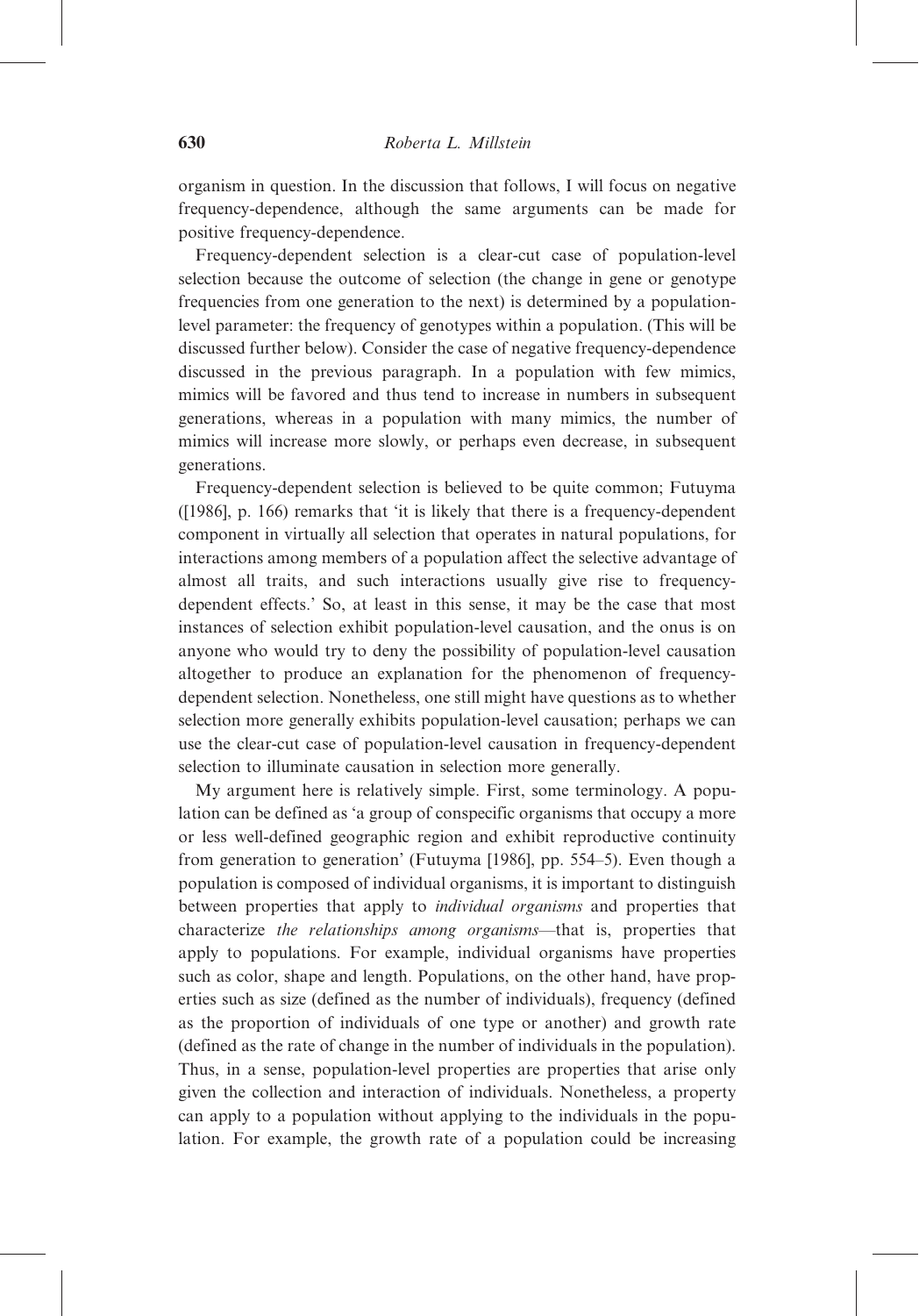while the growth rate of an individual organism within the population remains constant (and vice versa).

In pointing out that frequency-dependent selection involving mimicry exhibits *causality*, I am implying that  $\mathcal{C}$  is a (probabilistic) cause of E', where  $C =$  the frequency of a mimic in a population and  $E =$  a change in frequency of the mimic in subsequent generations. More specifically, when  $C = a$  mimic's rarity in the population, then  $E = a$ n increase in the frequency of mimics in subsequent generations, whereas when  $C = a$  mimic's commonality in the population, then  $E = a$  decrease in the frequency of mimics in subsequent generations. Furthermore, the reason that frequency-dependent selection involving mimicry exhibits population-level causality is that the 'cause', the frequency of mimics in the initial population, is a property of the population. I can see no way to construe mimic frequency, which is the proportion of mimics to non-mimics in the population, as the property of one individual; it is the property of all of the individuals taken together (i.e. of the population as a whole). Furthermore, the 'effect', a change in frequency over subsequent generations, is similarly a property of the population (rather than the individual)—we are not discussing increases and decreases in particular individuals, which could mean only their gain or loss of weight. The invocation of properties of a population as a cause and properties of a population as an effect implies that we have, in frequency-dependent selection, a case of population-level causation.

In this essay, I will argue that just as frequency-dependent selection invokes population-level causes and population-level effects, so does selection in general. In particular, in Section 4 I will argue that, for the selection process in general, the 'cause' is variation in the population—more specifically, heritable differences in physical survival and/or reproductive abilities—a property of the population rather than of the individual.<sup>4</sup> Similarly, I will

<sup>4</sup> One might use a similar line of argument to show that selection in general exhibits populationlevel causation by claiming that the size of the population, a property of the population, is a cause involved in the selection process. That is, one might claim that selection predominates in large populations, whereas drift predominates in small populations. And it is true that with these phenomena, the size of the population can be said to play a causal role. For example, consider two populations undergoing random drift in identical environments, where the populations are identical in their genotype frequencies and differ only in their sizes. In this case, we would expect greater fluctuations in gene frequencies from one generation to the next in the smaller population than in the larger (just as small samples tend to be more unrepresentative than large samples). However, while I think there may be some merit to such an argument (implicit, perhaps, in an article by Reisman and Forber [forthcoming]), by focusing on population size it does not pick out a characteristic that is definitive of selection or drift. (Patrick Forber [personal communication] tells me that the goal of their essay is to determine the causal influence of founding population size, and not to define drift). Selection and drift need to be defined as processes of discriminate and indiscriminate sampling, respectively (Millstein [2002], [2005]), and discriminate sampling (selection) can occur in small populations, just as indiscriminate sampling (drift) can occur in large ones. Moreover, as Stephens emphasizes ([2004], [personal communication]),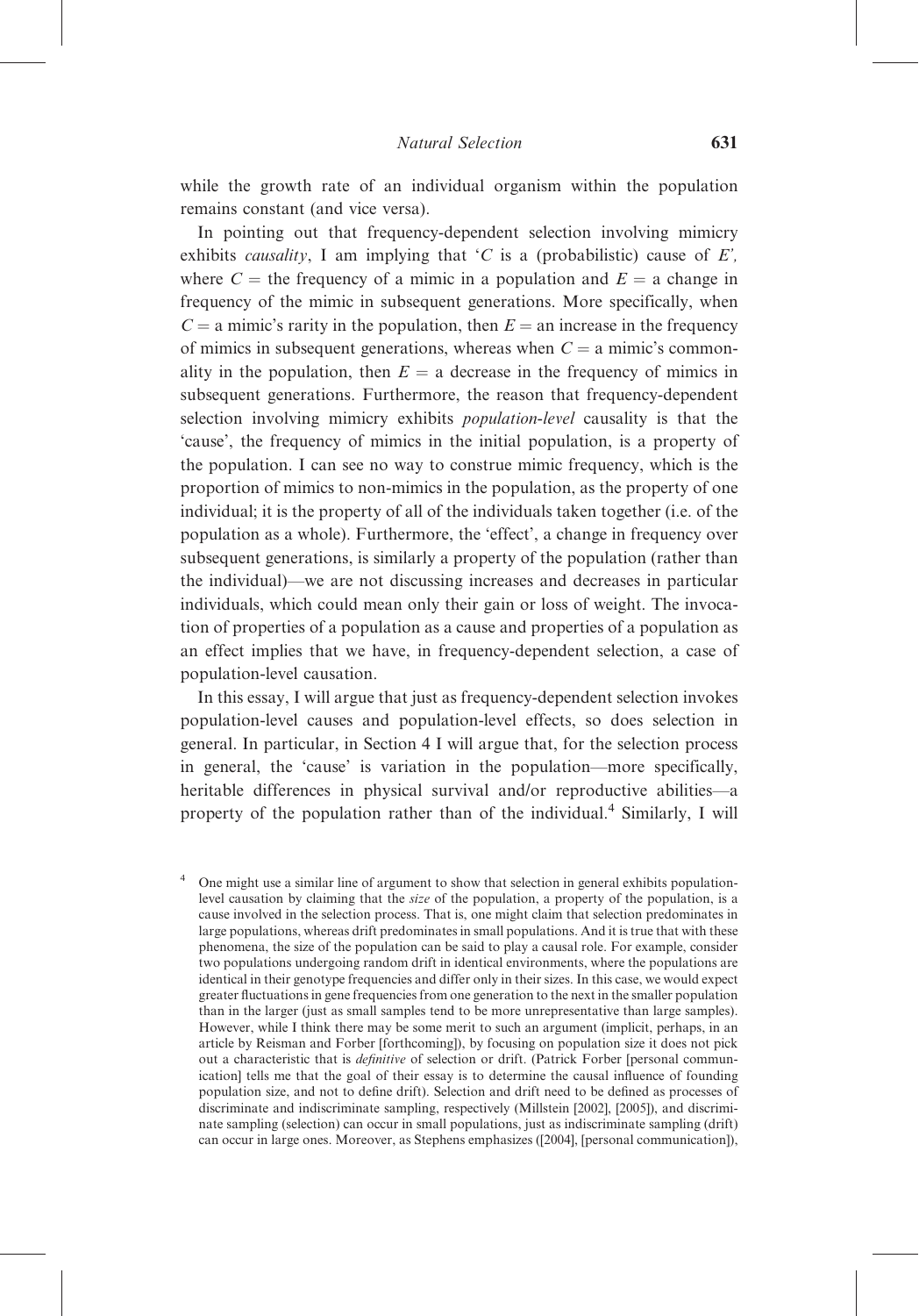argue that the 'effect' is differences in reproductive success, a property of the population rather than the individual. Thus, if one accepts frequencydependent selection as population-level causation, one ought to accept selection in general as population-level causation as well.

# 2.2 Accounts of causation

But, causation in what sense? One problem that we run into immediately is the well-known lack of agreement on the nature of causation itself. Yet, I do not think we need to settle this issue here. Selection exhibits population-level causation in accordance with a number of different accounts of causation. Consider these three—a counterfactual account (e.g., Lewis [1973]), a manipulability account (e.g., Woodward [2003]) and a controlled experiment account (e.g., Dupré [1984]; Giere [1984]).<sup>5</sup> For each of the three cases,  $C =$ heritable differences in physical characteristics (yielding differences in survival and/or reproductive abilities) and  $E =$  differences in reproductive success:

1. Counterfactual account. On a counterfactual account,  $C$  is a cause of E' can be explained in terms of counterfactual conditionals of the form 'If C had not occurred, E would not have occurred.' Selection supports counterfactuals; if there were no heritable differences in physical characteristics among the organisms in the population, then there would be no differences in reproductive success (i.e. there would be nothing to be selectively favored or disfavored, as all the organisms would be of the same genotype).

2. Manipulability account. On a manipulability account (in a broad sense), if you can systematically manipulate  $C$  to bring about a change in  $E$ , then  $C$  is a cause of E. Indeed, if we were to change the heritable differences in physical

more accurate to say that he is distinguishing between 'expectation' and 'product').<br><sup>5</sup> This is not meant to be an exhaustive list. For example, Hitchcock ([1996]) gives an account of selection and drift in terms of probabilistic causality. Although he does not say so explicitly, in making a distinction between causation in terms of causal processes and interactions (a position that Hitchcock attributes to Salmon) and causation in terms of probabilistic causality, Hitchcock implies that the former applies to the individual level whereas the latter applies to the population level. Much of what I have said here is congenial to Hitchcock's account in particular and probabilistic theories of causality in general, although I have, in contrast with Hitchcock, spoken of natural selection as a causal process. As I will emphasize, however, this is a population-level causal process (in the case of selection, a process of discriminate sampling), and so my use of the term differs from that which Hitchcock attributes to Salmon. (Thanks to Patrick Forber for directing me to Hitchcock's essay).

we must distinguish the expected outcome of drift from the actual outcome of drift; the former is solely a function of comparative population size whereas the latter is not. Even though we always expect a smaller population to exhibit greater fluctuations than a larger one from one generation to the next, the outcome that in fact occurs may be different (the small population may exhibit smaller fluctuations than the large one from one generation to the next). (Stephens [2004] says that he is distinguishing between 'process' and 'product', but it would probably be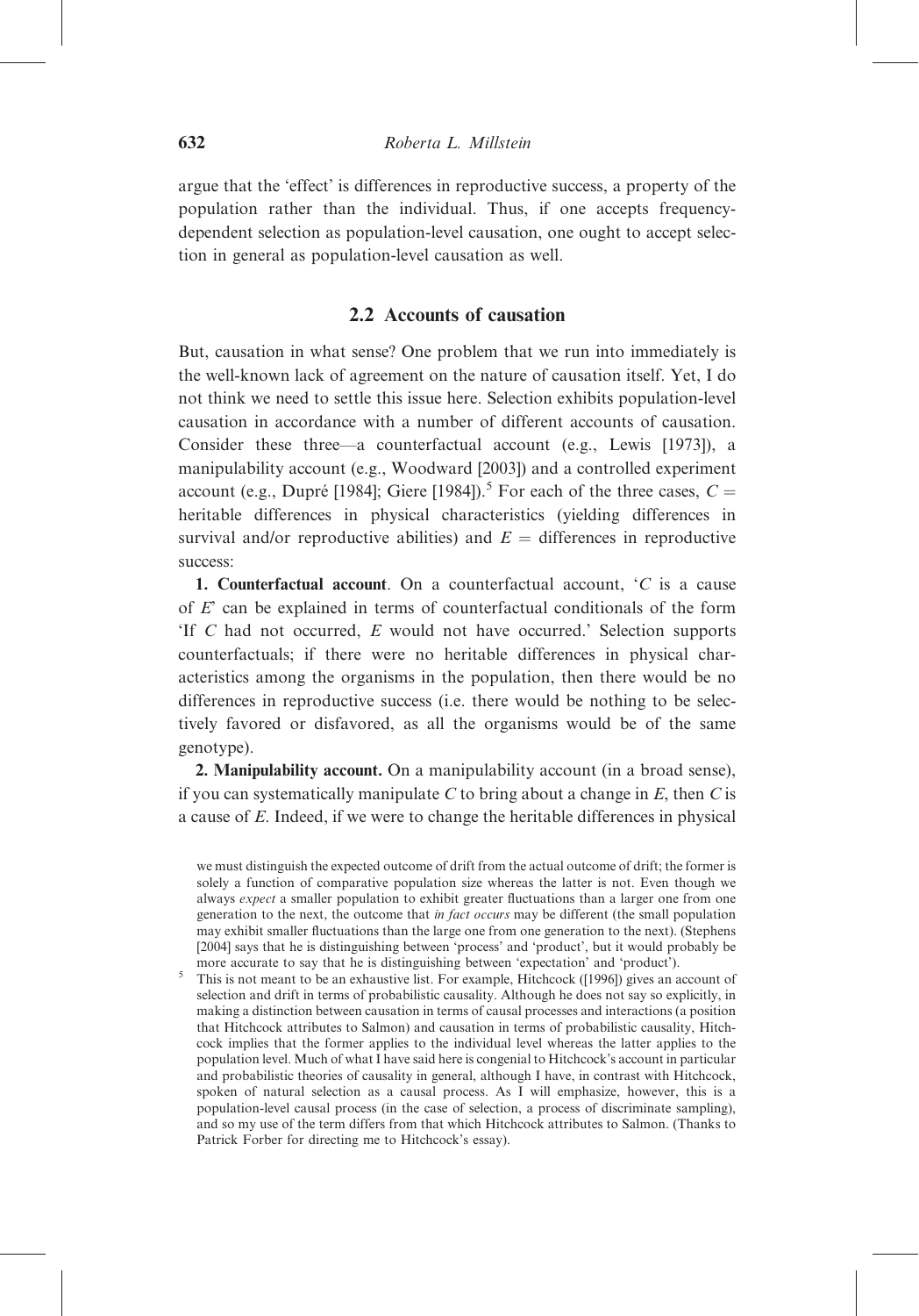characteristics of the organisms in the population, we would probably change their relative reproductive successes. For example (and here I use an example that I will develop in more detail below), if we had a population of beetles that varied in their abilities to withstand hot and cold temperatures (based on heritable physical characteristics), and we introduced a new beetle genotype into the population that was able to withstand a greater range of temperatures than any of the existing genotypes, we would expect that the relative reproductive successes of the other genotypes would decrease (as a consequence of the success of the new genotype and the limited resources available for all beetles).<sup>6</sup> Thus, selection satisfies a manipulability account of causation.

3. Controlled experiment account. On a controlled experiment account, causation is captured by the conditions of a controlled (in the ideal case, randomized) experiment; take two populations selected at random and introduce C into one of them. 'C is a cause of  $E$ ' if the frequency of E is different in the two populations. To use the beetle example again, imagine two populations of beetles in the same cold environment, where there is a random distribution of alleles at all loci except for one (or, more plausibly, the two populations do not differ in the distribution of alleles at other loci). Let us call this one differing locus the 'PGI locus.' In one population, there is polymorphism at the PGI locus, with the different PGI genotypes differing in their abilities to withstand cold temperatures. For example, suppose there are three genotypes, PGI 1-1, PGI 1-4 and PGI 4-4, with PGI 1-1 having the greatest ability to withstand cold temperatures. In the second population, suppose that there is also polymorphism at the PGI locus (I specify this in order to make the two populations as similar as possible), but that the population consists of different PGI genotypes that do not differ in their abilities to withstand cold temperatures. Let us call these genotypes PGI  $i-i$ , PGI  $i-j$ and PGI  $j-j$ .<sup>7</sup> In the first population, we would expect, over the course of generations, an increase of the PGI 1-1 genotype over the other genotypes, whereas in the second population, we would not expect a sustained increase of any particular PGI genotype (e.g. an increase of PGI  $i-i$  is just as likely as an increase of PGI  $j-j$ , and we will probably see a fluctuation in the two genotypes over time). Thus, selection satisfies a controlled experiment account of causation.

Of course, such a short discussion as I have given here cannot hope to be definitive; it is only meant to show the plausibility of population-level

 $6\degree$  See Reisman and Forber ([forthcoming]) for an argument that drift satisfies the manipulability condition. Reisman and Forber argue that drift is likewise a population-level causal process; thus, the present paper is much in sympathy with their conclusions.

<sup>&</sup>lt;sup>7</sup> Whereas the previously named PGI 1-1, PGI 1-4 and PGI 4-4 genotypes are real (and will be discussed in further detail below), PGI  $i-i$ , PGI  $i-j$  and PGI  $j-i$  are imaginary.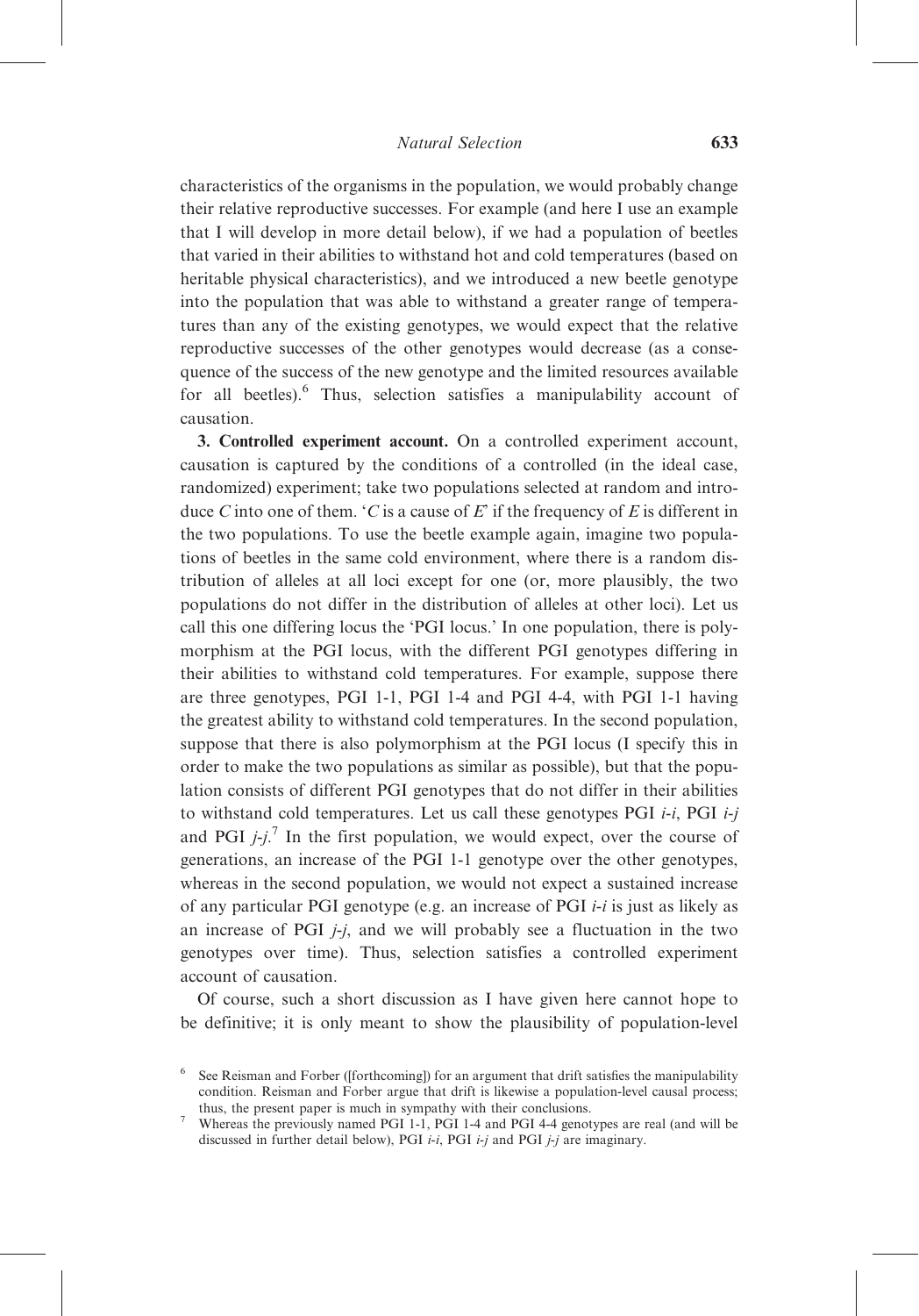causality for selection. That is, given that the aforementioned populationlevel properties embodied by selection satisfy these three well-known accounts of causation, concerns about the nature of causation, at least, are not reasons to reject population-level causation in selection. However, a positive account of why we should accept population-level causation in selection is needed, so let us turn to the first part of my claim, namely that natural selection is a causal process.

## 3 The montane willow leaf beetle: a causal story

My discussion of Rank and Dahlhoff's studies of the montane willow leaf beetle in this section is meant to illustrate three points: (1) many biologists understand natural selection as a causal process;  $8(2)$  their understanding of natural selection as a causal process affects their methods and the conclusions that they draw; and (3) that statistical analysis alone is usually insufficient to demonstrate natural selection (a demonstration of the specific causal process in play is required).

These claims are at odds with those of WALM. For example, Matthen and Ariew ([2002], p. 79) state:

[...] natural selection is a mathematical aggregate of individual events. This seems to imply that it is not a causally connected process.<sup>9</sup>

Similarly, Walsh, Lewens, and Ariew ([2002], p. 453) assert, 'Selection and drift are not forces acting on populations; they are statistical properties of an assemblage of ''trial'' events: births, deaths and reproduction.' I understand both of these papers to be claiming that natural selection is *purely* statistical; natural selection, in their view, is a mere statistical summary of lower-level causes, but it is not itself a cause or a causal process. However, their arguments commit two mistakes. First, as Stephens ([2004]) has argued, these authors conflate the concept of 'force' with the concept of 'cause.' At best, they have shown that natural selection is not a force, but this fails to demonstrate that it is not a causal process. This brings us to the second mistake;

<sup>&</sup>lt;sup>8</sup> For other arguments supporting the claim that natural selection is a causal process, see Sober ([1984]), Hodge ([1987]), Millstein ([2002]), Stephens ([2004]) and Shapiro and Sober

 $^9\;$  Towards the end of Matthen and Ariew's essay, there seems to be a relaxation of their claim that  $^9\;$ there is a dichotomy between statistical trends and forces; Matthen and Ariew ([2002], p. 82) 'concede that stochastic causation occurs at the [population] level.' However, I do not know how to reconcile this claim with their earlier remarks, and so throughout this essay I will assume that their position does deny population-level causality. But if I am mistaken in this, our positions may in fact be closer than it appears initially. Nonetheless, in 'denying that process causation occurs at this level' (Matthen and Ariew [2002], p. 82), Matthen and Ariew seem to be embracing a concept of process causation that is 'strictly law governed', and admits of no 'discontinuities' or 'reversals' ([2002], p. 79). (See Stephens [2004] for a critique of this position). Instead, I favor accounts of causal processes that allow for probabilistic causation; the accounts described above are at a minimum amenable to this sort of interpretation.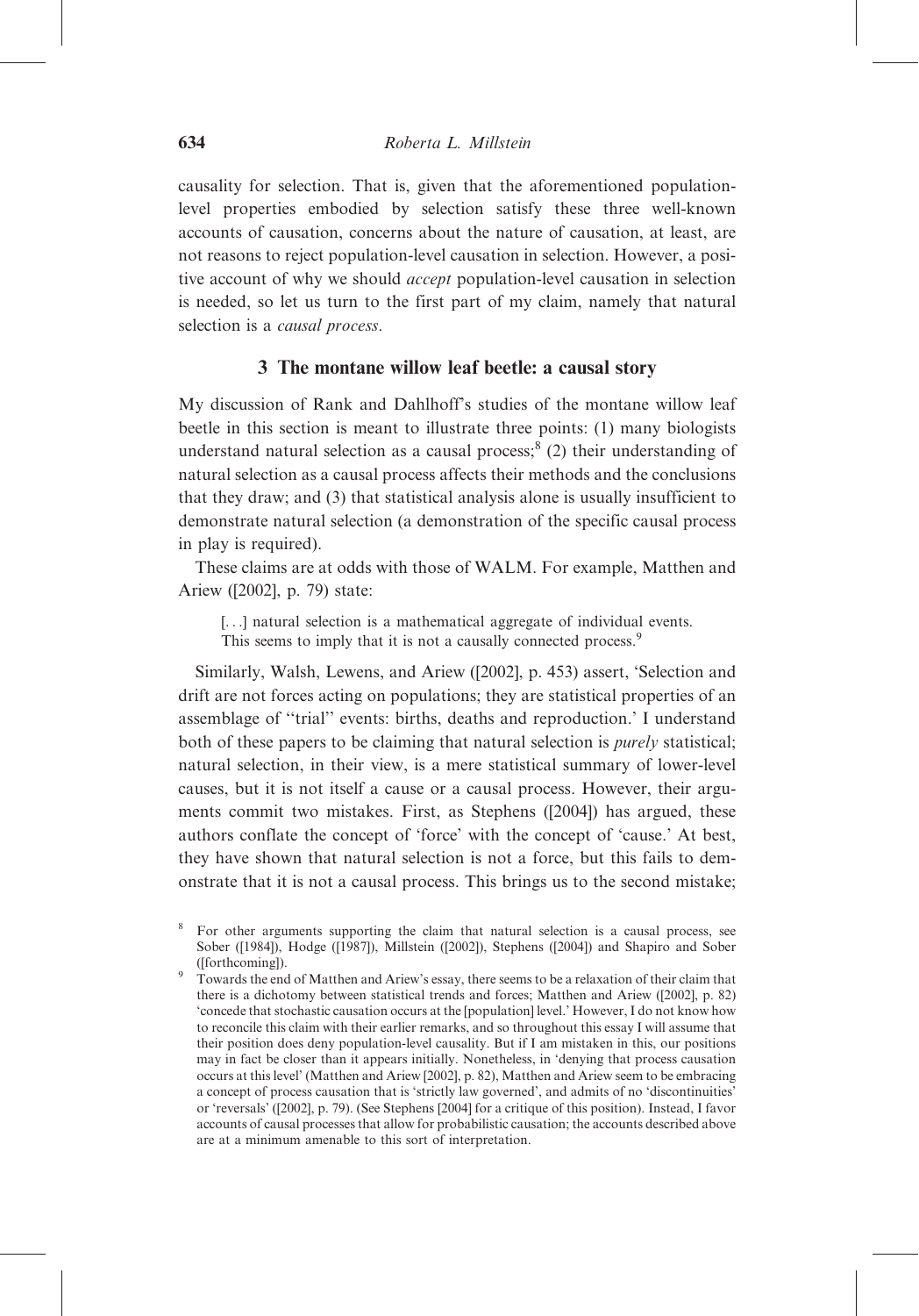the fact that natural selection is statistical (itself an uncontroversial claim) does not mean that it is purely statistical. Natural selection can be both statistical and causal, as the following discussion will show.

The montane willow leaf beetle is indigenous to western North America from the Yukon to California, and it can be found on willow shrubs or trees that commonly grow in separated patches of boggy or moist habitats (Rank [1992]). It can fly, but it rarely does so; thus, there is limited migration between localities. Because of the patchiness of the beetle's habitat and the limited migration between patches, there is the potential for adaptation to local microclimates. Thus, in each of the studies of the montane willow leaf beetle that I will discuss here, samples of the beetle have been taken from different locations. In an early study, Nathan Rank collected beetles from three different drainages in the eastern Sierra Nevada mountains: Rock Creek (northernmost), Bishop Creek (central) and Big Pine Creek (southernmost). Using gel electrophoresis, Rank first screened twenty-two enzyme loci and found polymorphism among seven of them. Two were dropped from consideration 'because the bands were not clearly readable for scoring of putative genotypes' (Rank [1992], p. 1099), leaving five readable loci. Then, for each of the five scorable loci, Rank measured the amount of differentiation among the three localities, and found that one locus, phosphoglucose isomerase (PGI), showed differentiation among the three drainages that was ten times greater than the differentiation at the other loci. In addition, there was a striking pattern to the differentiation at the PGI locus. The allele that was the most common in Rock Creek was the least common in Big Pine Creek, and vice versa: the allele that was the least common in Rock Creek was the most common in Big Pine Creek.

Rank states that his statistical analysis 'suggests' that the PGI locus was undergoing natural selection, but his claim for natural selection is no more conclusive than that. Perhaps this is because, as he states at the outset: 'Even in the absence of selection, genetic drift among small-sized populations increases their likelihood of becoming genetically differentiated' (Rank [1992], p. 1097).

I would argue that Rank's suggestion—that the population is undergoing natural selection at the PGI locus—is justified. Why should the genetic differentiation be greater at one locus than at any other locus? One likely explanation seems to be that whereas the alleles at the other loci are drifting, producing relatively low amounts of differentiation, at the PGI locus selection is increasing favored genotypes, depending on the locale.<sup>10</sup> The fact that

<sup>&</sup>lt;sup>10</sup> Ben Jantzen ([personal communication]) has suggested that selection at the PGI locus is not necessarily the best explanation for the statistical pattern; the loci with little differentiation could be the result of selection (presumably directional selection that has driven the alleles in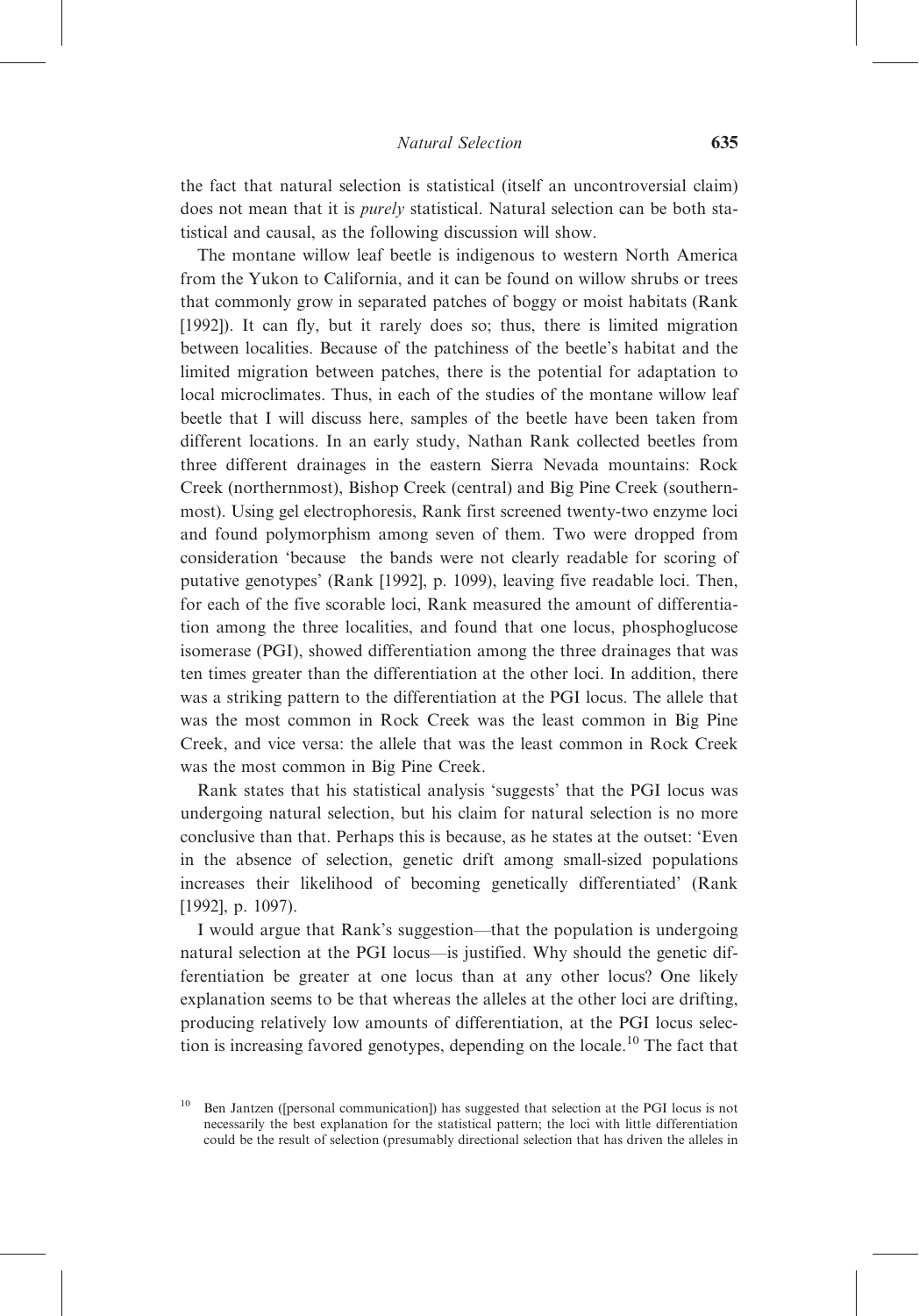the allele that is predominant in the north is the one that is rare in the south (and vice versa) is further support for a hypothesis of natural selection. Perhaps some of the PGI genotypes are better adapted to the northern location and others are better adapted to the southern. Perhaps, as Rank speculates, it has something to do with differing temperatures.

However, the *tentativeness* of his suggestion is also justified. This is because such speculations, no matter how reasonable, are far from conclusive. As Rank states, the results that he observed could be due to drift. In other words, they could be due to an indiscriminate sampling process (Beatty [1984]), a process whereby physical differences between organisms are causally irrelevant to differences in reproductive success (Millstein [2002]). The population that survives to reproduce is always but a subset of the population that is born, and the smaller that subset (or 'sample'), the more likely it is that it is unrepresentative. If by chance this sampling process at the PGI locus has occurred differently in the north than it has in the south, then differentiation would be the result. Rank's statistics suggest selection at the PGI locus, but they could be the result of drift. That is to say, the different processes of selection and drift can produce the same outcome (Millstein [2002], [2005]), the outcome in this case being the same pattern of differentiation among populations. $^{11}$ 

Of course, observing the populations over a number of generations might provide more definitive statistical evidence for natural selection. However, besides being costly and time-consuming, such studies are not always as illuminating as one might hope. Fluctuations in gene frequencies from one generation to the next might look like the result of drift, yet be the result of selection in a fluctuating environment. (Again, the different processes of selection and drift can produce the same outcome). When the environment fluctuates, genotypes that were previously favored may no longer be favored, and vice versa, producing a fluctuation in gene frequencies over time that mimics the effects of drift. On the other hand, continued increase of a favored genotype might look like the result of natural selection, yet be the less likely (but not improbable) result of drift. Just as a series of fair coin tosses may turn up mostly heads, so may drift produce a 'streak of good luck' for one type over the others (Millstein [2000]).

 $11$  I use the terms 'process' and 'outcome' rather than the more common 'process' and 'product' to avoid the teleological implications of the term 'product.'

question to fixation), whereas the more polymorphic locus could result from drift in the absence of selection. This is a fair point. Rank does not elaborate here, but he does cite Slatkin ([1987]) in this context, and Slatkin emphasizes that whether drift leads to differentiation depends on the population size and gene flow (migration). Slatkin argues that for a given population, when you have a number of loci with low differentiation, this is an indication that gene flow is high enough to counteract drift; thus, if there is one locus with significant differentiation, it must be the result of a process that can overcome gene flow (i.e. selection). In any case, if it did turn out that Rank's initial selection hypothesis is not the most likely hypothesis, that lends even more weight to my subsequent point that the statistical analysis alone is insufficient and that one must have an understanding of the causal influences on the population.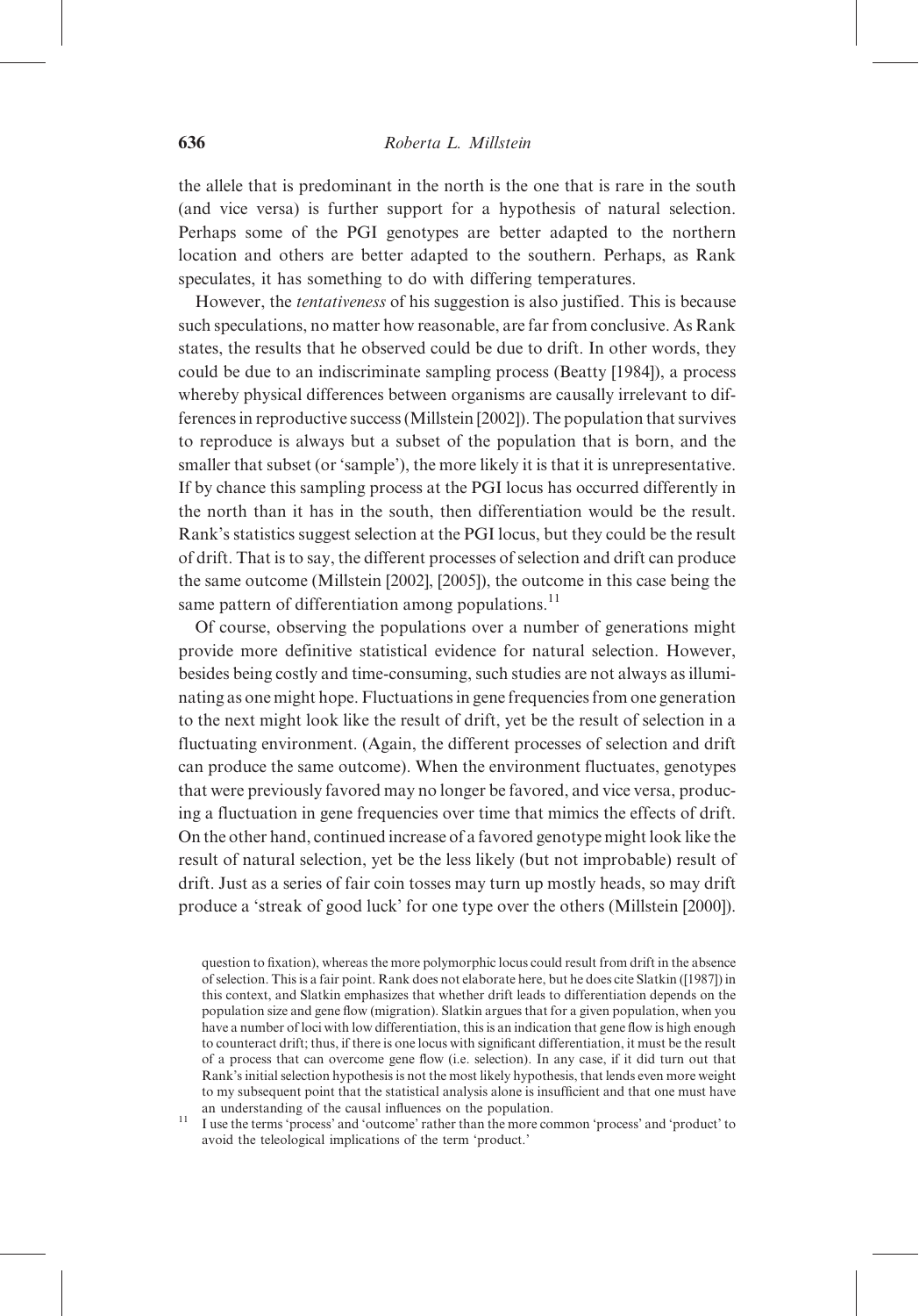As biologist Ward Watt has documented, much of the debate concerning the prevalence of selection versus the prevalence of drift (one aspect of the so-called 'neutralist–selectionist' debate) centered over allozymes (forms of an enzyme encoded by different alleles), and indeed, allozymes are the focus of Rank's study, as I will explain below. However, Watt ([1995], p. 873) states: 'It soon became clear that, given feasible sample sizes, even quite different models of allozyme variation could not be resolved with any statistical power.' As a result of this failure, Watt throws down a gauntlet, 'Evolutionary biologists are challenged to bring mechanistic biology into Darwinian context, to move beyond the remains of the ''neutralist–selectionist'' controversy and of purely formal approaches to evolution, to seek biologically based generalities about the evolutionary process' ([1995], p. 869). Watt urges biologists to seek the causal basis for claims about selection, and in this way provide a more solid basis than the statistical analysis of population genetics alone can provide. In this context, he discusses Rank's ([1992]) study of the montane leaf beetle in particular:

'Rank (1992) ... found substantial local allozyme frequency differentiation, even among adjacent drainages in the same mountain range. Rank's results could be due to local drift, local microhabitat specialization, or a combination, subject to further study—though gene-specific variation in the extent of frequency differences led him to postulate local selection, at least on the PGI gene. In [Rank 1992 and a similar study by Costa and Ross 1994], use of allozymes to probe population structure has ruled out some possibilities, while leaving the need for further specific work to distinguish among other causal scenarios—as the authors have been careful to state' (Watt [1995], p. 878; emphasis added).

I mention these quotations from Watt's essay not to make an argument from authority, but to illustrate that my claim that natural selection is a causal process is consistent with at least some biological practice (showing the role that natural selection as a causal process plays in their beliefs, in their methods, and in the conclusions drawn).<sup>12</sup> Indeed, Watt ([1994],

<sup>12</sup> Chris Stephens ([personal communication]) has suggested to me that a less 'naturalistic' philosopher—perhaps even some of the philosophers to whom I am responding in this section—might accept that causality played a role in biological practice and yet not be convinced on the metaphysical point about the role of causality in selection. Here my response is two-fold: (1) WALM make ample use of coin tosses in their arguments. I would think that biological practice is more relevant to conclusions about selection and drift than coin tosses, which are a very poor model for selection. Coin tosses involve only two 'types' (heads or tails) a point whose relevance I will demonstrate below—and there is no reproduction involved; moreover, the very concept of 'selecting' is virtually absent. The idea of selecting balls from an urn that biologists use, where the balls can vary in their color or other attributes, is also imperfect (it too lacks a reproductive aspect), but it is preferable. (2) Although the appeal to biological practice is part of my argument in this section, it is not intended to be the whole argument. As I discuss in subsequent paragraphs, statistics alone fail to capture important facts about the biological population.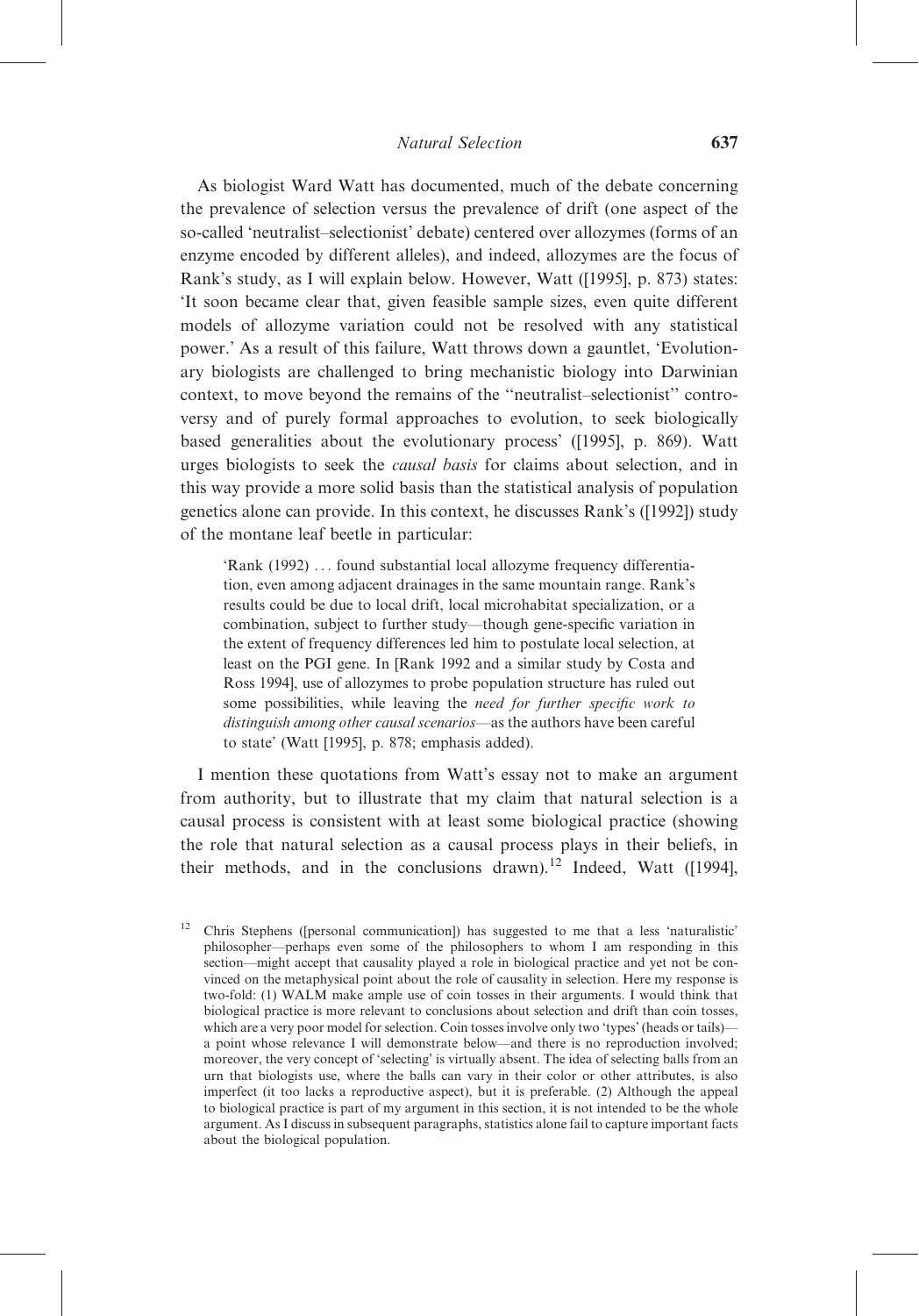[1995]) documents a number of recent studies that probe the causal (or 'mechanistic') basis for claims concerning natural selection, and an even greater number of such causal studies are documented in John Gillespie's ([1991]) The Causes of Molecular Evolution. Many biologists see such studies as necessary, and for good reason. Statistical analysis alone (an analysis of outcomes) is usually inadequate to answer the questions posed.

In fact, in subsequent studies Rank and his colleague Elizabeth Dahlhoff have sought out a causal basis for the distribution of beetles between the three drainage areas.<sup>13</sup> Rank and Dahlhoff do, of course, collect more statistical data, and they find that the distribution pattern of PGI genotypes that was present in the earlier study (performed in 1988) is similar to the distribution of PGI genotypes in a later study (performed in 1996). In fact, there were increases in the previously favored genotypes, further strengthening the claim for natural selection (Dahlhoff and Rank [2000]; Rank and Dahlhoff [2002]). However, most of their recent efforts have gone towards establishing the causal basis of selection at the PGI locus. Rock Creek, the northernmost drainage, is at a higher elevation and cooler than the other drainages, whereas Big Pine Creek, the southernmost drainage, is at a lower elevation and warmer than the other drainages. PGI 1-1, a homozygote, is common at the former, but rare at the latter; PGI 4-4, another homozygote, is common at the latter but rare at the former. Bishop Creek is intermediate between the two in terms of elevation and average temperatures, and there, a third PGI genotype predominates: the heterozygote PGI 1-4 (followed by PGI 1-1, then PGI 4-4).

These differences in genotype distribution and temperature are paralleled by differences in the amounts of heat shock protein produced by the different PGI genotypes. Heat shock proteins protect other proteins from heat-related damage 'by refolding partially unfolded proteins into their functional state' (Dahlhoff and Rank [2000], p. 10056), but they also appear to enhance tolerance to cold temperatures (Rank and Dahlhoff [2002]). Rank and Dahlhoff's laboratory experiments show that the homozygous PGI 1-1 genotype expresses heat shock proteins at a lower temperature (reaching a peak of heat shock protein expression at  $30^{\circ}$ C) than the homozygous PGI 4-4 genotype (reaching a peak of heat shock protein expression at  $36^{\circ}$ C), with the heterozygous PGI 1-4 genotype expressing heat shock proteins at intermediate temperatures (reaching a peak of heat shock protein expression at  $33^{\circ}$ C) (Rank and Dahlhoff [2002]). Furthermore, when they exposed the beetles to extremely cold temperatures in the laboratory, most of the female PGI

<sup>&</sup>lt;sup>13</sup> According to Nathan Rank ([personal communication]), he and Elizabeth Dahlhoff see themselves as part of a research program whose approach is similar to that described by Feder and Watt ([1992]). This approach looks at the functional and physiological consequences of genetic variation and tracks them upwards to organisms living under natural conditions in order to see how physiological differences play out in differences in reproductive success.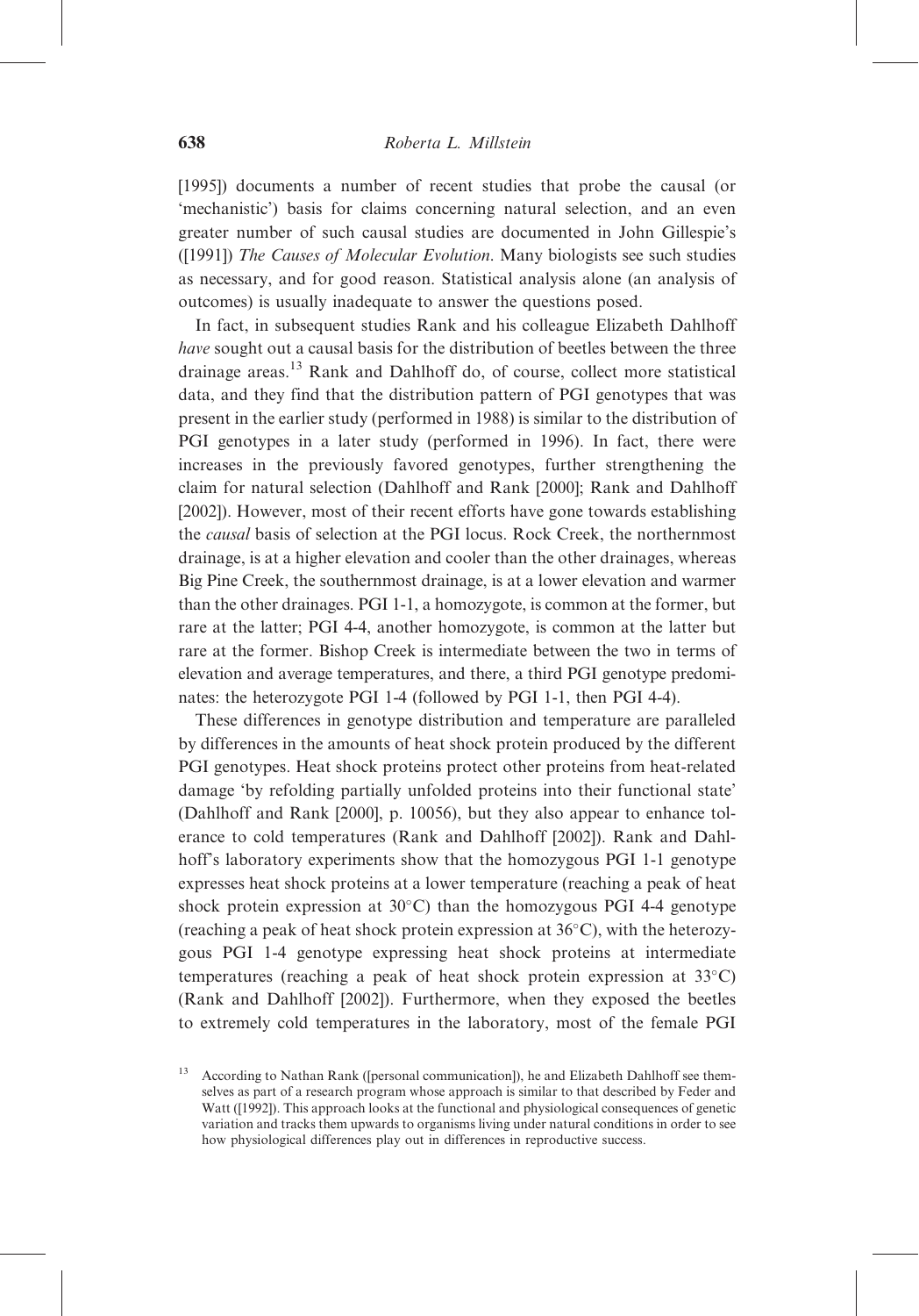1-1 and 1-4 genotypes survived, but half of the female PGI 4-4 genotypes died (Rank and Dahlhoff [2002]).

These causal factors (the differing abilities of the different genotypes to survive hot and cold temperatures) are consistent with the statistical data. That is, PGI 1-1 has the greatest ability of the three genotypes to survive cold temperatures, and it is the genotype that is the most prevalent in the coldest region; PGI 4-4 has the greatest ability to survive warmer temperatures, and it is the most prevalent in the warmest region, and the heterozygote PGI 1-4 that does best at intermediate temperatures is indeed the most prevalent in the intermediate region. It is important to emphasize that the differing capabilities of the different beetle genotypes to survive differing temperatures were determined in the laboratory, thus providing an independent line of evidence. Moreover, as Rank and Dahlhoff ([2002], p. 2285) note, the laboratory results 'suggest that differences among *Pgi* genotypes in thermal physiology are responsible for Pgi allele frequency change in nature.' Thus, the causal data provide support for the claim that these populations are undergoing natural selection by supplying a causal explanation for the observed statistical pattern, lending credence to the claim that the pattern was not produced by some other means.

Rank and Dahlhoff's studies are extensive and well done. They include at least three of five components of Brandon's ([1990], p. 165) 'ideally complete adaptation explanations': (1) evidence that selection has acted on PGI genotypes (the statistical evidence, taken over a time period); (2) an ecological explanation of why some PGI genotypes are better adapted than others in different environments (they have identified, using Brandon's terms, the selective agent as the temperature and the adaptation as the 'ability to withstand heat or cold'); and (3) evidence that the ability to withstand heat or cold is heritable.<sup>14</sup> For what it is worth, Rank and Dahlhoff also discuss the underlying mechanism of heat and cold tolerance in the beetles; Brandon does 'not consider [a physiological or biomechanical explanation of mechanisms] a necessary part of the evolutionary explanation of the adaptation' (Brandon [1990], p. 166). However, it seems clear that the ecological explanation needs to be enhanced; otherwise, how are we to be confident that we have correctly identified the 'selective agent' and the 'adaptation'? Perhaps for example, it only appears as if there is selection at the PGI locus, when in

<sup>14</sup> The fourth component is 'information about the structure of the population from both a genetic and a selective point of view, that is, information about patterns of gene flow and patterns of selective environment' and the fifth component is 'phylogenetic information concerning what has evolved from what' (Brandon [1990], p. 165). With regard to the fourth component, Rank and Dahlhoff indicate that the montane willow leaf beetle can be found in separated patches of boggy or moist habitats, with limited migration between patches. This goes at least part of the way towards satisfying the fourth component. They do not, to my knowledge, provide any phylogenetic information about the beetle.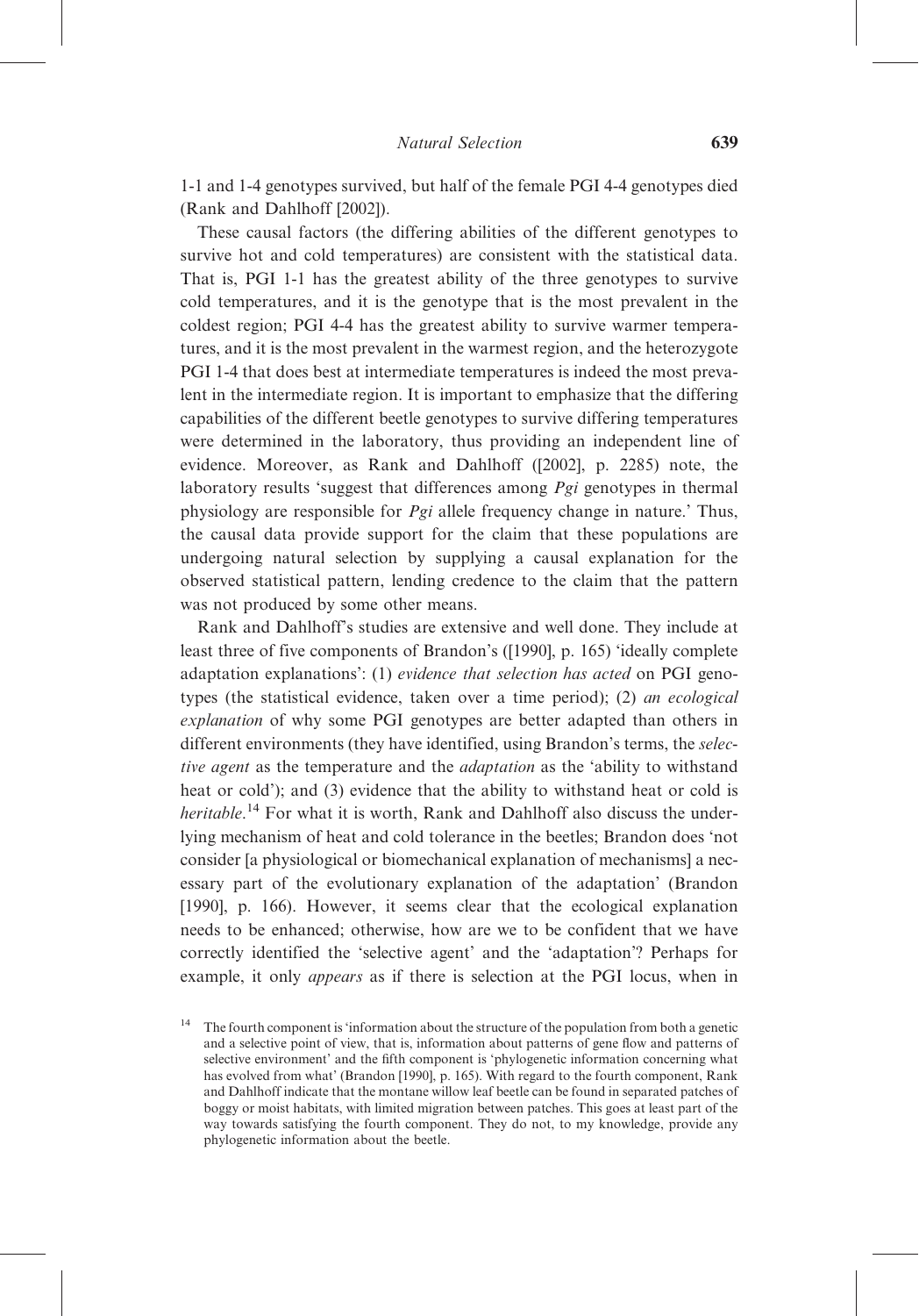reality selection is occurring at another, linked locus. We need either to perform a laboratory experiment to demonstrate that the selective agent indeed acts on the phenotype in the way we think it does, or we need to provide the underlying mechanism to show that the genotypes have the abilities that we say that they do, or both. Rank and Dahlhoff do both; the laboratory experiment is described above, and they explain that the different PGI genotypes' differing abilities to withstand heat and cold are the result of the production of differing amounts of heat shock protein at different temperatures. This causal and mechanistic information, together with the other information presented, provides strong evidence for Rank and Dahlhoff's conclusions.

However, it should be noted that Rank and Dahlhoff's research is ongoing, and it appears to be complicated by the fact that the beetles acclimatize to different temperatures and by differing responses from males and females of different ages. Nonetheless, two points emerge clearly. First, finding a causal mechanism is a crucial piece of the natural selection story; the statistical results are not sufficient on their own. Second, there seems to be a clear connection between the differing temperatures, the amount of heat shock protein produced by the different genotypes, and the subsequent survival ability of different genotypes. In other words, beetles that have an enhanced ability to survive cold temperatures (via heat shock proteins) are selectively favored in the northernmost region, whereas beetles that have an enhanced ability to survive warm temperatures are selectively favored in the southernmost region.

The causal story is essential to understanding the statistical pattern. Moreover, if there were no such causal differences present—if there were no differences in survival or reproductive ability between the different genotypes—selection could not occur.<sup>15</sup> Instead, the observed patterns would be attributable to drift or some other evolutionary process. It is for this reason that natural selection should be characterized as a discriminate sampling process whereby physical differences between organisms are causally relevant to differences in reproductive success. Drift, by contrast, is an indiscriminate sampling process whereby physical differences between organisms are causally irrelevant to differences in reproductive success (Millstein [2002], [2005]).

#### 4 The montane willow leaf beetle: a population-level story

Even if I am correct that natural selection is a causal statistical process, rather than a purely statistical one, the question remains as to whether causality acts at the population level or at the individual level.

<sup>&</sup>lt;sup>15</sup> Of course, there may be differences in ability that we are unable to detect, but that is a different issue.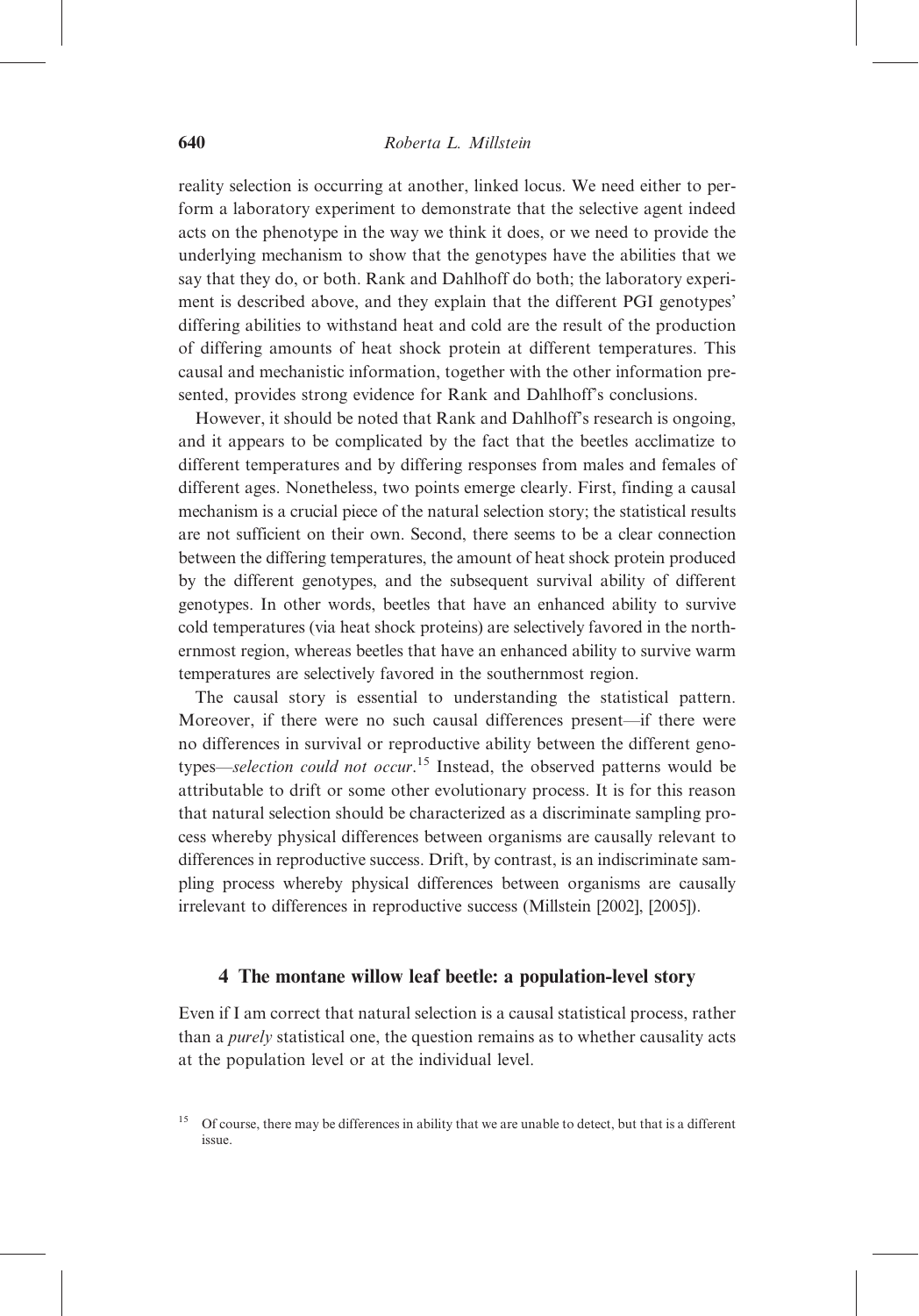There are conflicting intuitions about this question. On the one hand, it might seem as though natural selection is about individuals: their lives, their deaths, their reproductive successes or failures. On the other hand, an oft-quoted, if not universally accepted passage from Sterelny and Kitcher  $(1988]$ , p. 345) suggests otherwise:

In principle, we could relate the biography of each organism in the population, explaining in full detail how it developed, reproduced, and survived, just as we could track the motion of each molecule of a sample of gas. But evolutionary theory, like statistical mechanics, has no use for such a fine grain of description: the aim is to make clear the central tendencies in the history of evolving populations.

The first intuition runs into some immediate problems. Although it is true that these individual-level causal events (living, dying and reproducing) form the basis for natural selection, they do not constitute natural selection itself. Certainly, they do not constitute evolution by natural selection. Definitions of evolution differ, but one common definition (at least among population geneticists) is 'change in gene frequencies from one generation to the next'. 'Gene frequency' is a property of a population—it refers to the percentage of individuals of each type within a particular population. Moreover, although an individual organism's properties may change over the course of its lifetime—the organism may grow, change color, become stronger, even lose a limb—it cannot be said to evolve. It is only populations that can evolve through a change in genetic composition from one generation to the next.

The second intuition, however, is not unproblematic either. I agree with the spirit of Sterelny and Kitcher's quote, assuming 'tendencies' is meant in a causal sense, but its wording is somewhat unfortunate. As Rosenberg ([1994], p. 62) notes, it is theorists who have aims, not theories, which makes the population-level character of evolutionary theory sound purely instrumental. However, as Rosenberg also notes, it is not clear that Sterelny and Kitcher intend any such instrumentalism. Furthermore, the same essential point can be made by examining evolutionary concepts and processes themselves, in addition to biological practice, as I will do in this section.

I imagine that BR would remain unmoved by my concerns with the first intuition; they have argued that we should 'treat selection as a contingent causal process in which individual fitness differences are the causes and subsequent population differences are the effects' ([2004], p. 710). To show that this claim does not hold up, I will again look to Rank and Dahlhoff's studies of the montane willow leaf beetle. As we have seen, these studies focus on the causes inherent in selection—but are the selective processes acting on individual beetles or acting on populations of beetles?

In order to answer this question, we must first characterize what it means to say that selection acts on individuals. However, there are at least two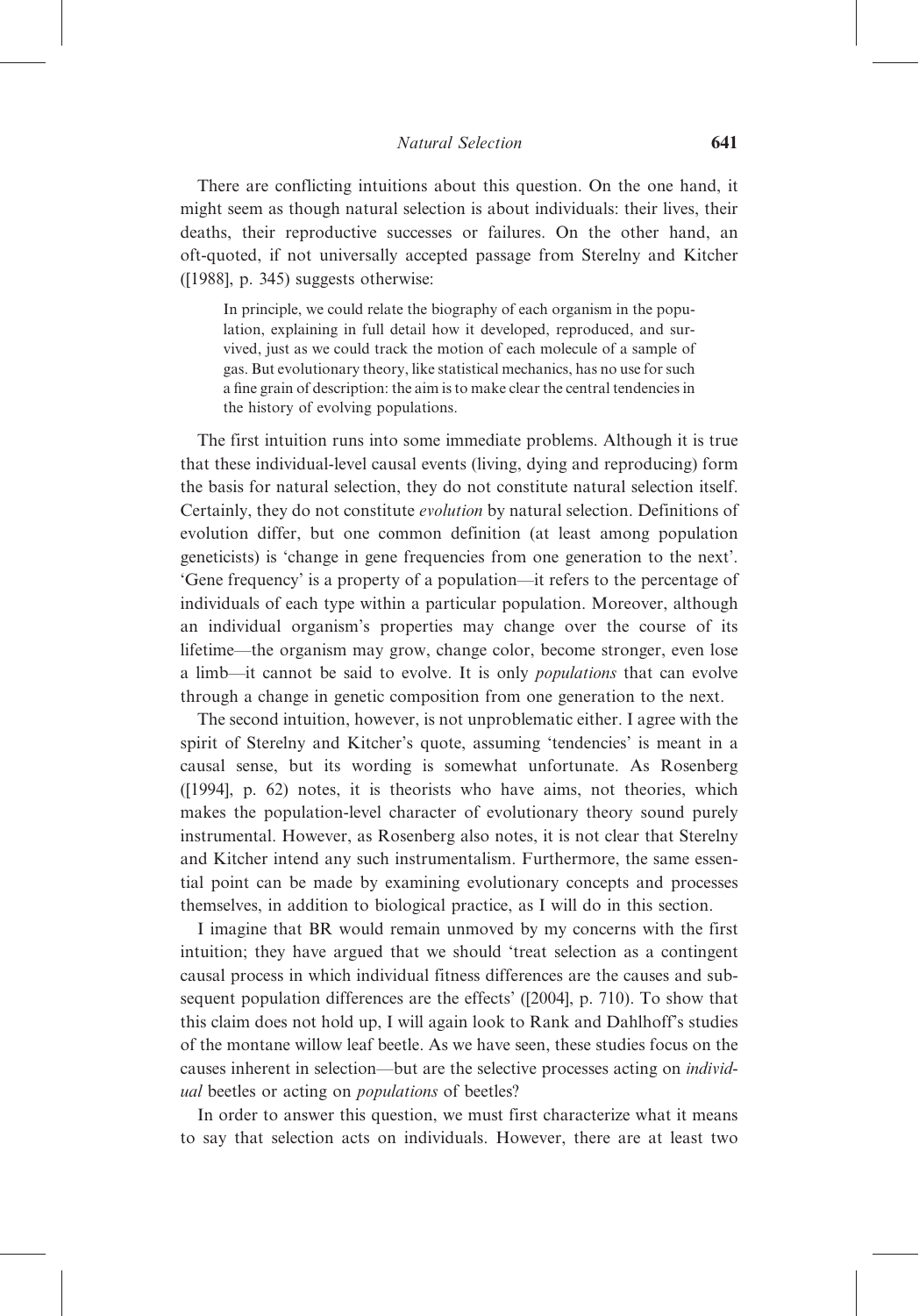possible ways to do this, which I will term 'naïve individualism' and 'sophisticated individualism'. BR, it should be noted, endorse the sophisticated individualist position; however, an examination of the naïve position (one I think is implicit in some accounts of natural selection) will highlight the importance of what I call the comparative nature of natural selection. I will take up naïve individualism in Section 4.1 and sophisticated individualism in Section 4.2.

#### 4.1 Response to 'naïve individualism'

On the naïve individualism view, it might be granted that, as a matter of practice, evolutionary biologists focus on populations and characteristics of populations. However, the naïve individualist asks whether biologists do this because that is where the real causal story is, or because it is easier and more manageable. Ultimately, the naïve individualist believes that natural selection is about the lives, deaths and reproductive successes of individual organisms. However, the naïve individualist points out that it would be overwhelming, time-consuming and expensive for biologists to try to observe, understand and document each individual's death or reproductive success. On this view, then, biologists look at the general characteristics of populations purely for practical reasons; their choice has nothing to do with the process of natural selection itself. In principle, we could follow the life history of organisms and know what caused them to survive long enough to reproduce or die before reproducing, just as we could (in principle) study the lungs of smokers throughout their lifetimes in order to determine whether smoking was the cause of their lung cancer.<sup>16</sup>

However, the naïve individualist view does not succeed even given individualistic assumptions because it falsely assumes that the natural selection case is similar to the smoking case. Whereas we could (in principle) monitor an individual's lungs to determine whether smoking was the cause of her lung cancer, the best we could do (again, in principle) in the realm of selective scenarios is to say whether an individual organism's heritable physical characteristics play a causal role in its survival and reproductive success. But this information would not allow the individualist to determine whether the organism was selectively favored, selectively disfavored, or subject to selection at all. An organism's heritable physical characteristics might cause it to survive long enough to reproduce, but if a second organism's different heritable physical characteristics cause it to have greater reproductive success than the first organism, the first organism will not be selectively favored.

<sup>&</sup>lt;sup>16</sup> The position represented by this counter-argument might seem to be that of a determinist; however, an indeterminist might take such a position as well, maintaining that we could follow the causal influences on the organism even though those causes would not fully determine the outcome.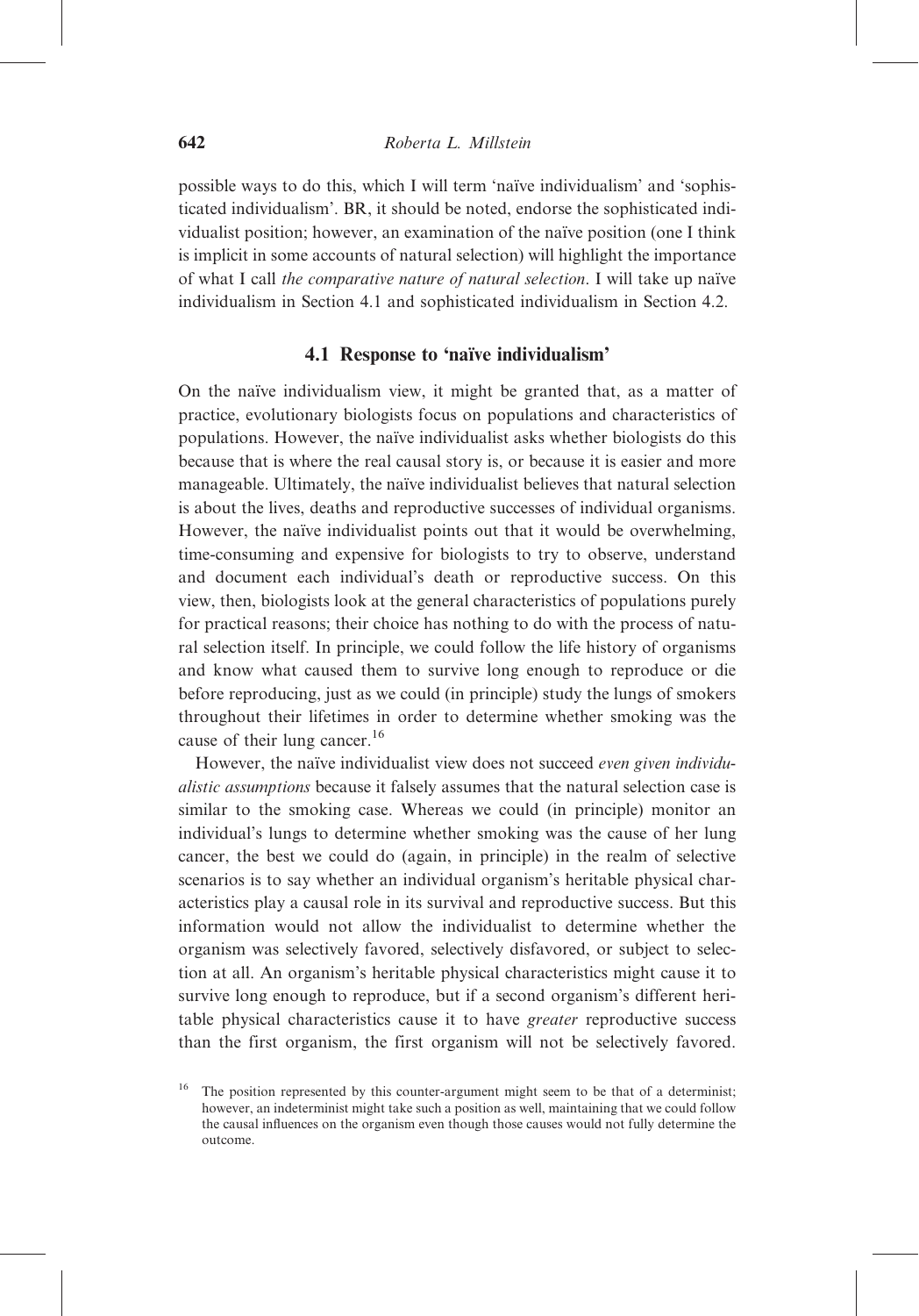Similarly, if organisms' different physical characteristics each cause reproductive success in the given environment such that their reproductive successes are equal, neither of the organisms will be selectively favored over the other. (Of course, the populationist would not grant that an individual organism could be selectively favored over another individual organism; the point here is that naïve individualism vields incorrect results even given individualist assumptions).

What this discussion shows is that you cannot follow the life history of *one* organism and determine whether or not it has been selectively favored. That determination requires *comparison* with the other organisms in the population, whereas determining whether one person's smoking caused her lung cancer does not require comparison. Selection is a game where what matters is how well you are able to do relative to others in the population, not how well you are able to do in some absolute sense. To elaborate on this point, and to show how it supports a population-level account, let us consider three possible scenarios.

In the first scenario, a population consists of individuals all of the same genotype. In this scenario, there would be no selection, because variation is a necessary condition for selection, as has been acknowledged in every definition of selection from Darwin to the present day. Indeed, without variation without differences—there is nothing to select among.<sup>17</sup> Thus, in his initial study, Rank ([1992]) screened for polymorphism at twenty-two enzyme loci. However, only seven of those were polymorphic. The remaining fifteen were not studied any further; they could not exhibit selection because there was no variation for selection to act upon. Note that 'variation' is a property of a population, not an individual, manifested by organisms differing in their heritable physical traits.

In the second scenario, a population consists of individuals of different genotypes, yet the different genotypes are equal in their abilities to survive and reproduce. There will be no selection in this scenario, either; again, it is universally acknowledged that selection requires differences in abilities to survive and reproduce (what some would term 'fitness differences'—I avoid the term to prevent entanglement in disputes over the definition of fitness), and yet under this scenario, there are no such differences for selection to act on. A lack of significant differences in genotype frequencies in a population

<sup>&</sup>lt;sup>17</sup> In this first scenario—indeed, throughout this essay—I am assuming that selection requires heritable variation, a point on which there is a lack of universal agreement. (It is my belief that selection without heritability is trivial—choosing which pen to use becomes an instance of selection—but this is a digression that I will avoid here). Someone who does not hold that selection requires heritable variation might argue that although the individuals are identical genotypically, they differ phenotypically, and thus there could be selection among the different genotypes. However, note even on this view, variation is still a necessary condition; if there were no phenotypic differences then there could be no selection.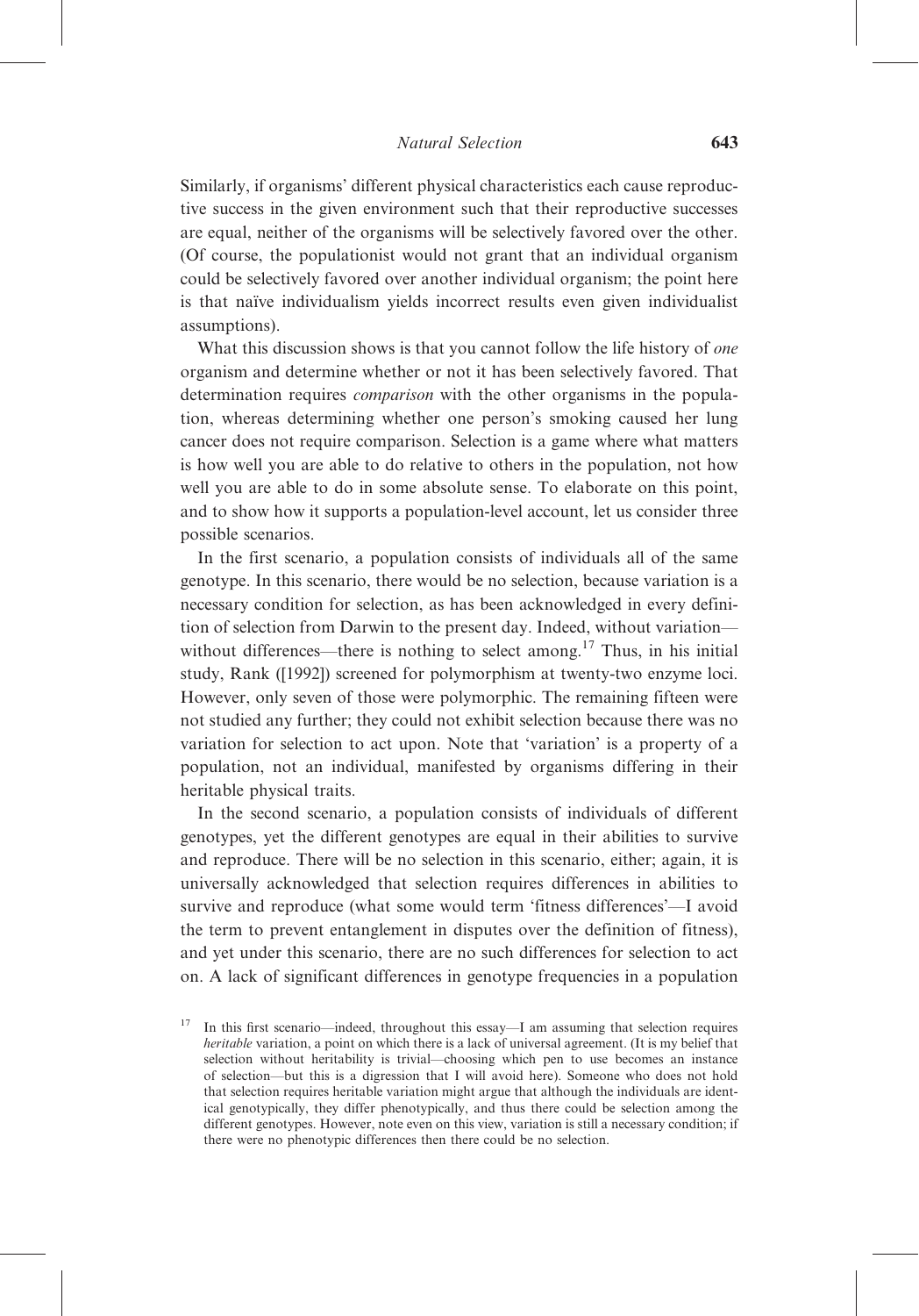can serve as evidence (although not definitive evidence) for equal abilities to survive and reproduce. Thus, in the montane willow leaf beetle studies, Rank, and subsequently Rank and Dahlhoff, rejected four of the five scorable polymorphic loci as obvious candidates for selection—there was variation at these loci, but there were no significant differences in frequencies of the different genotypes and thus, no obvious benefits conferred by being one genotype over another (although, of course, it is possible that as a result of other factors such differences simply failed to manifest themselves, or that the population had undergone selection to fixation in the past). Scenarios of this second type illustrate that it does not matter if a particular individual has a superb ability to survive and reproduce—there will be no selection at all if other individuals who are physically different have the same ability. In other words, it is one genotype's ability to survive and reproduce relative to other genotypes within the population that leads to selection.

In the third scenario, there are different genotypes, and the different genotypes differ in their survival and reproductive abilities. In this scenario, selection can occur, acting on the different abilities in the population. Differences in genotype frequencies can suggest (non-definitively) that selection has occurred; this was the case with the PGI locus in the beetle studies, and thus this was the locus that Rank and Dahlhoff chose to study in order to determine if selection was in fact at work. That is, it was the locus that was the most promising, the one whose polymorphism was most likely to have been the result of differing abilities. Indeed, as discussed above, Rank and Dahlhoff sought to establish these differing abilities by exposing the genotypes to different temperatures in the laboratory and measuring the production of heat shock proteins. Had the different genotypes not produced differing amounts of heat shock protein, the researchers would have been forced to look for other differences in abilities among the genotypes or, if they failed to find any such, to conclude that there were no differences in abilities among the genotypes (i.e. they would be forced to conclude that the second scenario had obtained and that selection was not responsible for the observed variation). But differences in the production of heat shock proteins were found (i.e. the third scenario obtained), providing the necessary conditions for selection. Thus, in scenarios of this third type, there is the possibility for selection, but only because of the ability of some genotypes as compared with the ability of other genotypes within the population.

These three scenarios taken together describe the comparative nature of natural selection, and its comparative nature entails that it is a populationlevel process. Natural selection requires that some genotypes have a greater ability to survive and reproduce relative to other genotypes. Otherwise, there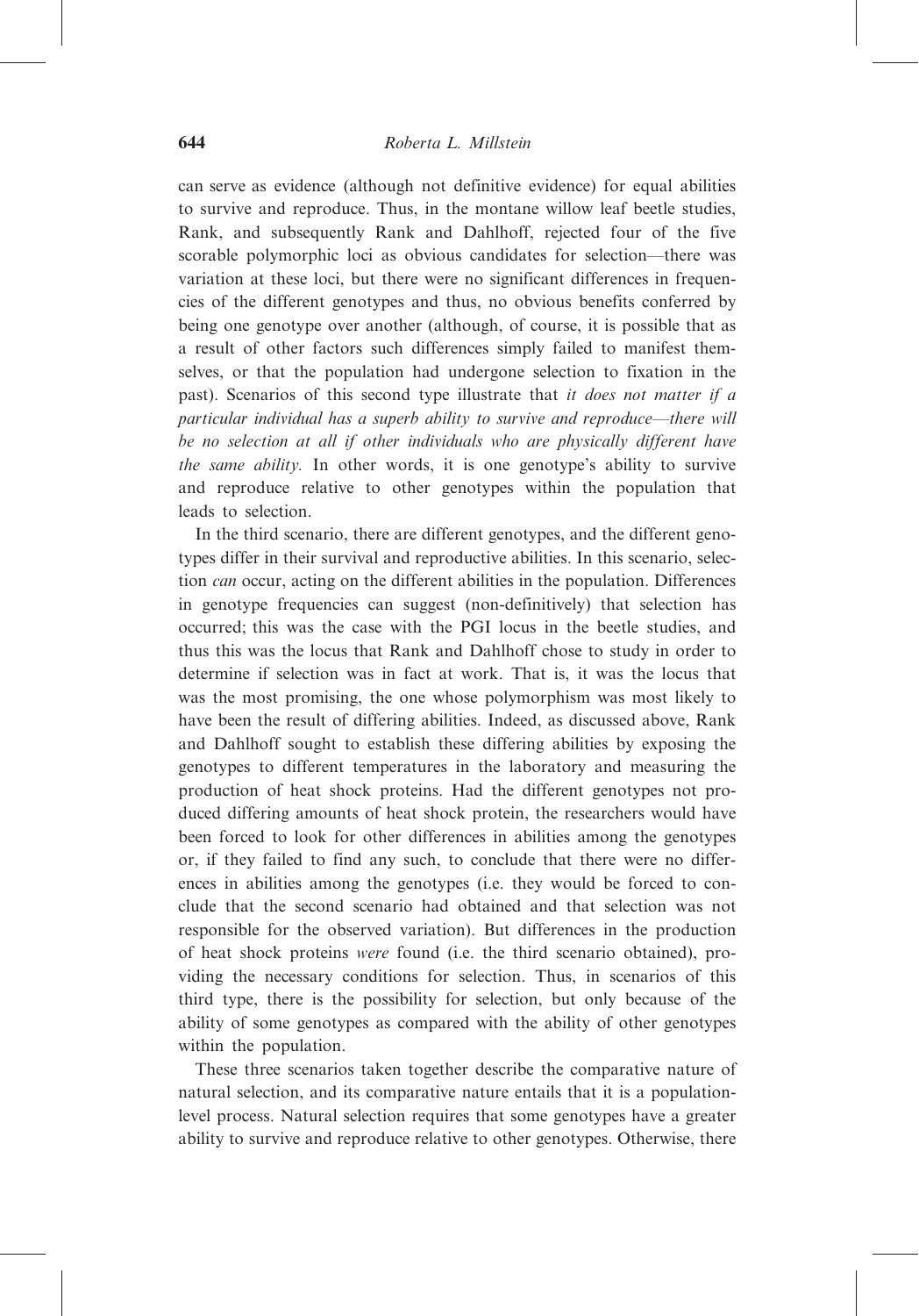is nothing for 'nature' to 'select', or there is no basis on which 'nature' is able to 'select.' An individual organism might have heritable traits that enable it to survive and reproduce in its environment, but selection can occur only if there are differences in abilities in the rest of the population. On the other hand, 'variation in genotypes' is a property of the population, as is 'variation in the abilities of genotypes.' These population-level properties are the causal engine of selection. This is causality at the population level; the differing physical abilities, an attribute of the population, do the causal work of selection<sup>18</sup>

In terms of the beetle case, we have selection when the differing production of heat shock proteins by the different genotypes (yielding differing abilities to withstand hot and cold temperatures) is causally relevant to differences in reproductive success among the genotypes. Or, more generally, we have selection when heritable differences in physical characteristics (yielding differences in survival and/or reproductive abilities) are causally relevant to differences in reproductive success. In short, I have described a discriminate sampling process (Millstein [2002]).

However, Matthen and Ariew seem to imply that sampling processes are at the individual-level; Matthen and Ariew ([2002], p. 62) state: 'And so one might think that one can fix the exact role of vernacular fitness and of drift by looking more minutely at individual events and determining when discriminate sampling has been at work, and when indiscriminate.' But this view is mistaken; 'sampling' implies a causal process that acts on a population.<sup>19</sup> More specifically, it is the process that acts on a population as a whole that determines whether the sampling is discriminate or not.

To see why sampling is population level, consider, for example, a redwood tree that is killed as a result of a fire in which many, but not all, of the redwood trees in the forest were killed. Consider two possible scenarios under which this could occur: (1) there is a heritable physical characteristic of the tree in question that caused it to be killed; this characteristic is shared by most of the other trees that were killed (and it caused their deaths as well); (2) there is no heritable physical characteristic shared by the tree in question and most of the other trees that were killed that is causally relevant to their death by forest fire. The first is discriminate sampling; the second is

<sup>18</sup> Or, they do at least some of the causal work; below, I will describe a case that illustrates the

causal action of the environment on a population. <sup>19</sup> It might seem odd that I would find reason to disagree with Matthen and Ariew ([2002]) in this section of the paper, given that, as I noted above, we agree that natural selection is a populationlevel affair. But their characterization of sampling—a causal process—as individual-level rather than population-level enables them to overlook the fact that natural selection is a populationlevel causal process.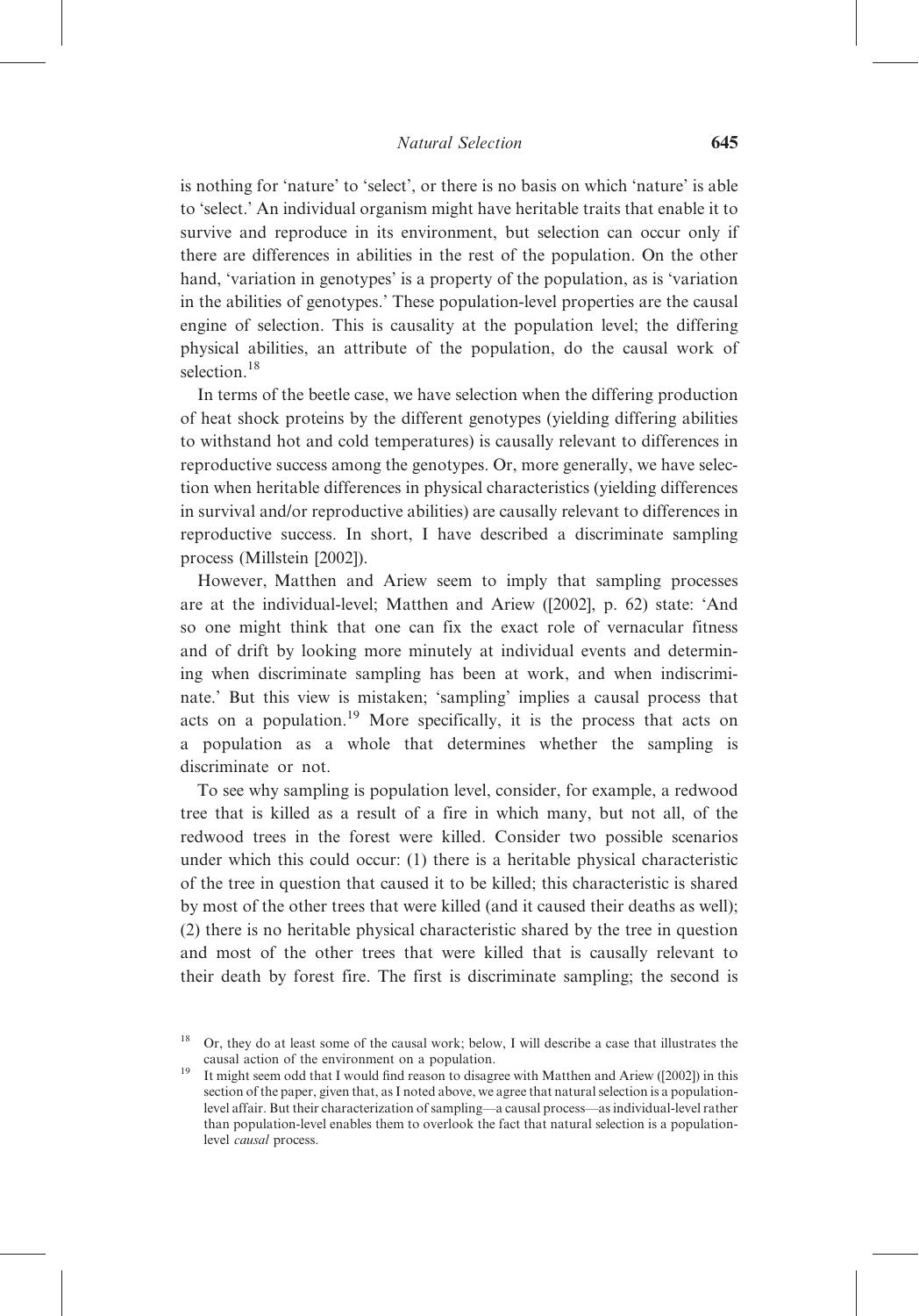indiscriminate sampling. And yet the causal process that acted on the individual tree in question is the same in both scenarios: death by fire. There is no way we could determine, by following the life history of the tree alone, whether it was killed by a discriminate sampling process or an indiscriminate sampling process. But the point is more than epistemic; there simply is no sampling process acting on the tree alone. Rather, there is a forest fire that acts on the redwood population, either killing discriminately or killing indiscriminately. As Shapiro and Sober ([forthcoming]) emphasize, 'Sometimes [two individuals] x and y experience the same token selection process because they causally interact; at other times they participate in the same selection process because they are affected by a common token cause.' Shapiro and Sober rightly note that this is implicit in Darwin's idea of the 'struggle for existence', which encapsulates both direct competition between individuals<sup>20</sup> as well as cases such as a plant struggling on the edge of a desert. With regard to the latter, Shapiro and Sober suggest that it is 'entirely natural' to point to the drought as a single process affecting individual plants. My suggestion here is that it is likewise 'entirely natural' to see the forest fire as a single process acting on the trees; together with the fact that the action of that single process acts discriminately or indiscriminately only in the context of the population as a whole (here again, we see the importance of the comparative aspect of selection), it would seem that discriminate sampling, i.e. selection, is a population-level process.

#### 4.2 Response to 'sophisticated individualism'

However, my account of natural selection as fundamentally comparative raises the possibility of a more sophisticated individualist counter-argument to my claim that natural selection is a population-level process. Perhaps what needs to be done is not to follow the life history of individual organisms (as the naïve individualist would have us do), but to perform *pairwise compar*isons between individual organisms. BR espouse this view in a recent paper. According to BR, organisms are compared two at a time in terms of their relative abilities to solve 'design problems' in a given environment. Thus, their account is causal, takes into consideration the comparative nature of natural selection, and yet preserves the individual-level account of selection. Or, at least it purports to—it seems to me that their view collapses into the population-level account, as I will show.

<sup>&</sup>lt;sup>20</sup> Indeed, where selection does involve such direct competition—whether it be males engaged in a physical competition for females, or organisms competing for scarce resources—it becomes even harder to make the case for individual-level selection.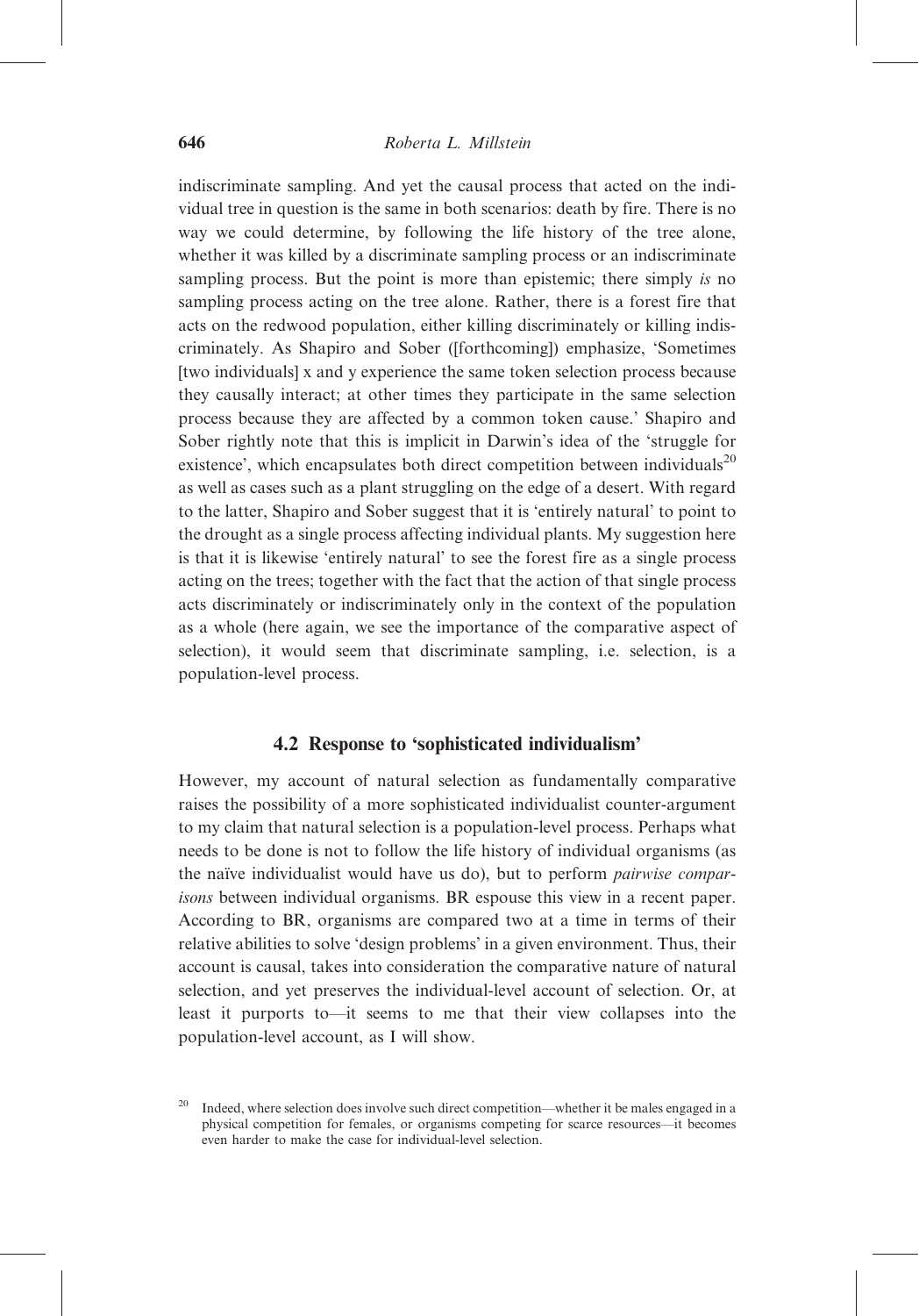How would these pairwise comparisons proceed? BR do not tell us exactly how to do this, so I will try to extrapolate from the assumptions of their account. BR state that we need to consider 'ecological fitness', where 'a is fitter than b in [environment] E means that 'a's traits result in its solving the design problems set by E more fully than b's traits' (Bouchard and Rosenberg [2004], p. 699). And because we are comparing individuals, we would need to compare each individual in the population, 'taken one at a time', (Bouchard and Rosenberg [2004], p. 709) to every other individual in the population. For example, if a population had three individuals, A, B and  $C$ , we might begin by determining that  $A$  is better able to solve design problems in the given environment than B (has greater ecological fitness), so we expect that  $A$  will have more offspring than  $B$ . Next, we might determine that  $B$  has greater ecological fitness than  $C$  (again, by comparing their abilities to solve design problems), so we expect  $B$  to have more offspring than C.

Finally, we must compare  $A$  with  $C$ . In 'transitive' populations (a population where if A is fitter than B and B is fitter than C, A will also be fitter than C) we can say that  $A$  is fitter than  $C$  in this environment; however, if  $A$  solves design problems through a different mechanism than C, A may not be fitter than C in a future environment. Thus, in order to be able to make predictions under conditions where the environment is changing, all individuals must be compared with all other individuals. Given that BR intend 'ecological fitness' to be a qualitative, causal determinant, and not just a quantitative 'head count' ([2004], p. 709), the latter comparison seems to be a necessary step.

Indeed, the existence of 'non-transitive' populations highlights the absolute necessity of comparing all individuals. Non-transitive populations can be compared with the children's game of 'Rock, Paper, Scissors' where rock crushes scissors, scissors cut paper, but paper covers rock (Kerr et al. [2002]). In other words, none of the three is superior to the other two; each is superior to one, but inferior to another. Kerr et al. ([2002]) study a population of Escherichia coli that manifests this non-transitivity. The population contains three types of cells: (1) colicinogenic cells (C), which are cells that can produce a toxin, colicin; (2) sensitive cells (S), which are cells that can be killed by the colicin; and  $(3)$  resistant cells  $(R)$ , which are immune to the colicin. Under certain conditions, C is superior to S (the colicin released by the C cells kills the S cells), but S is superior to R (because the mechanism that provides R with immunity from the colicin hampers its nutrient uptake), while R can displace C (because the mechanism that allows C to release its toxin incurs a cost that hampers its growth rate). When C, S and R are located in 'clumps', or patches, this polymorphism can be maintained (however, in a 'well-mixed' system, C drives S extinct and then R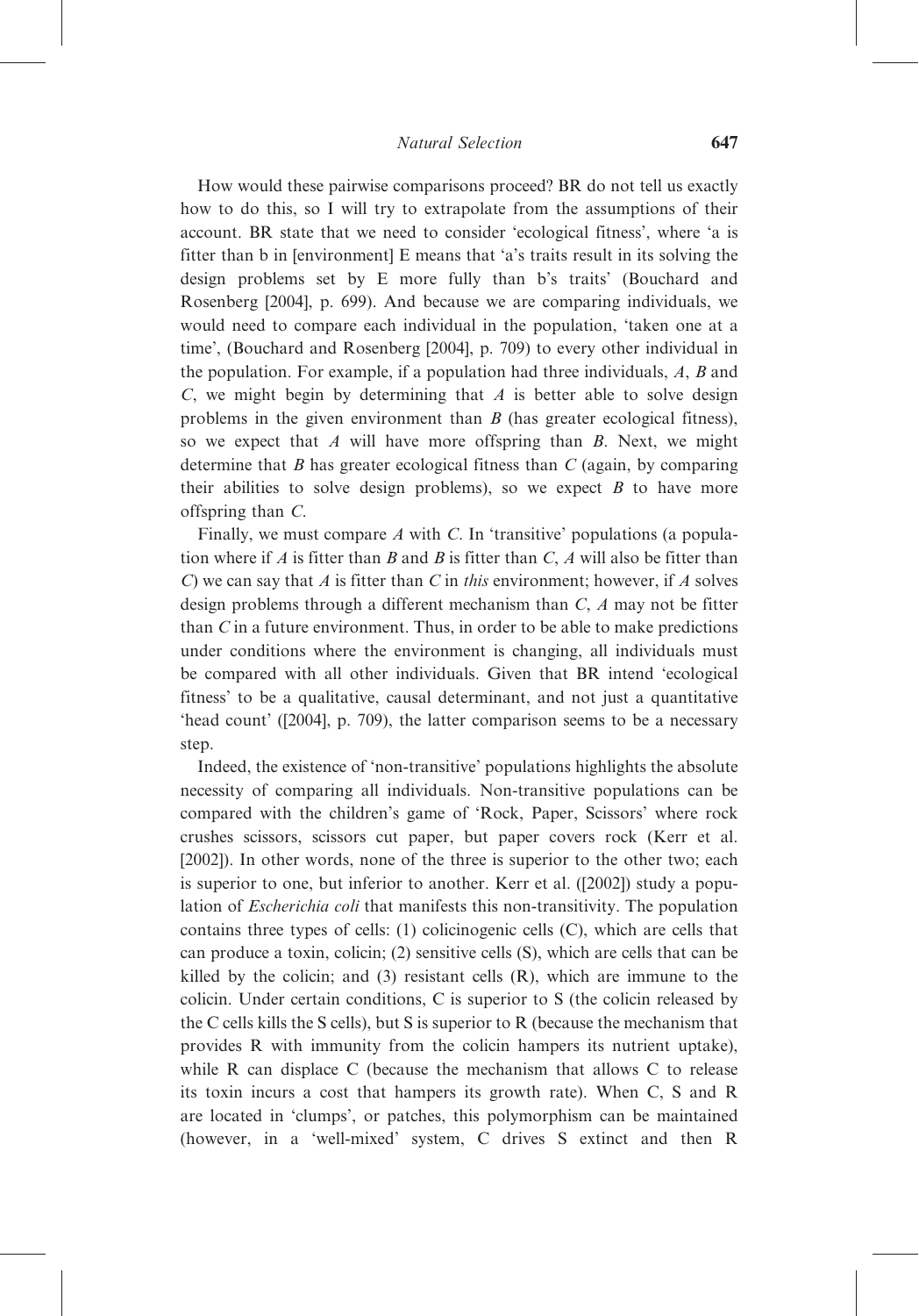outcompetes C) (Kerr et al. [2002]). If one were only to compare, for example, C to S and S to R, one would miss the relationship between C and  $\mathbb{R}^{21}$ 

Thus, in general, for populations of  $N$  individuals, you would need to make  $(N)(N-1)/2$  comparisons, that is, enough comparisons so that each individual is compared with every other individual in the population. As a practical matter, this would never be done, but in principle, so the argument goes, it could be done.

After all the pairwise comparisons are completed, we must now determine which individuals will be selectively favored and which individuals will be selectively disfavored. I cannot see any way of doing this other than poring over the pairwise comparisons to establish a complete ranking of individuals, as far as that can be done. That is, we would need to determine which individuals are the best at solving design problems, which are the worst, and which are intermediate. The reason for this is that, even though  $A$  may be ranked higher than  $B$ , both  $A$  and  $B$  may be worse at solving design problems as compared with other individuals in the population, and thus be selectively disfavored. Conversely, both may be selectively favored if they are better at solving design problems as compared with other individuals in the population. We can imagine a huge ranking of all the individuals in the population, with some ranked higher than others and some ranked equally, and again, we would expect reproductive successes or failures accordingly.

Two points need to be emphasized here. First, philosophers often speak as though there are only two genotypes in the population (or at best, three—two homozygotes and one heterozygote—but then it often turns out that we have only two phenotypes to consider). Perhaps they are following the simple models that can be found in the early chapters of introductory population genetics textbooks, but we have to remember that biologists use these simple models to make the mathematics more tractable, not as a reflection of biological reality. Skip to a later chapter, and one finds comments such as the following:

There are often more than two alleles at one locus. Indeed, the recent surveys of enzyme polymorphism ... reveal many loci with 4 to 5, even 10 alleles (Roughgarden [1996], p. 101).

Indeed, in Rank and Dahlhoff's study, there are more than two genotypes; Dahlhoff and Rank identified eight genotypes at the PGI locus ([2000]), and the three genotypes that they focused on each had a different phenotype (a different ability to withstand heat and cold). Now, to be fair, I think that most philosophers recognize that the two-allele, one-locus model is a

<sup>&</sup>lt;sup>21</sup> Thanks to Patrick Forber for suggesting that the essay by Kerr et al. is relevant to my arguments.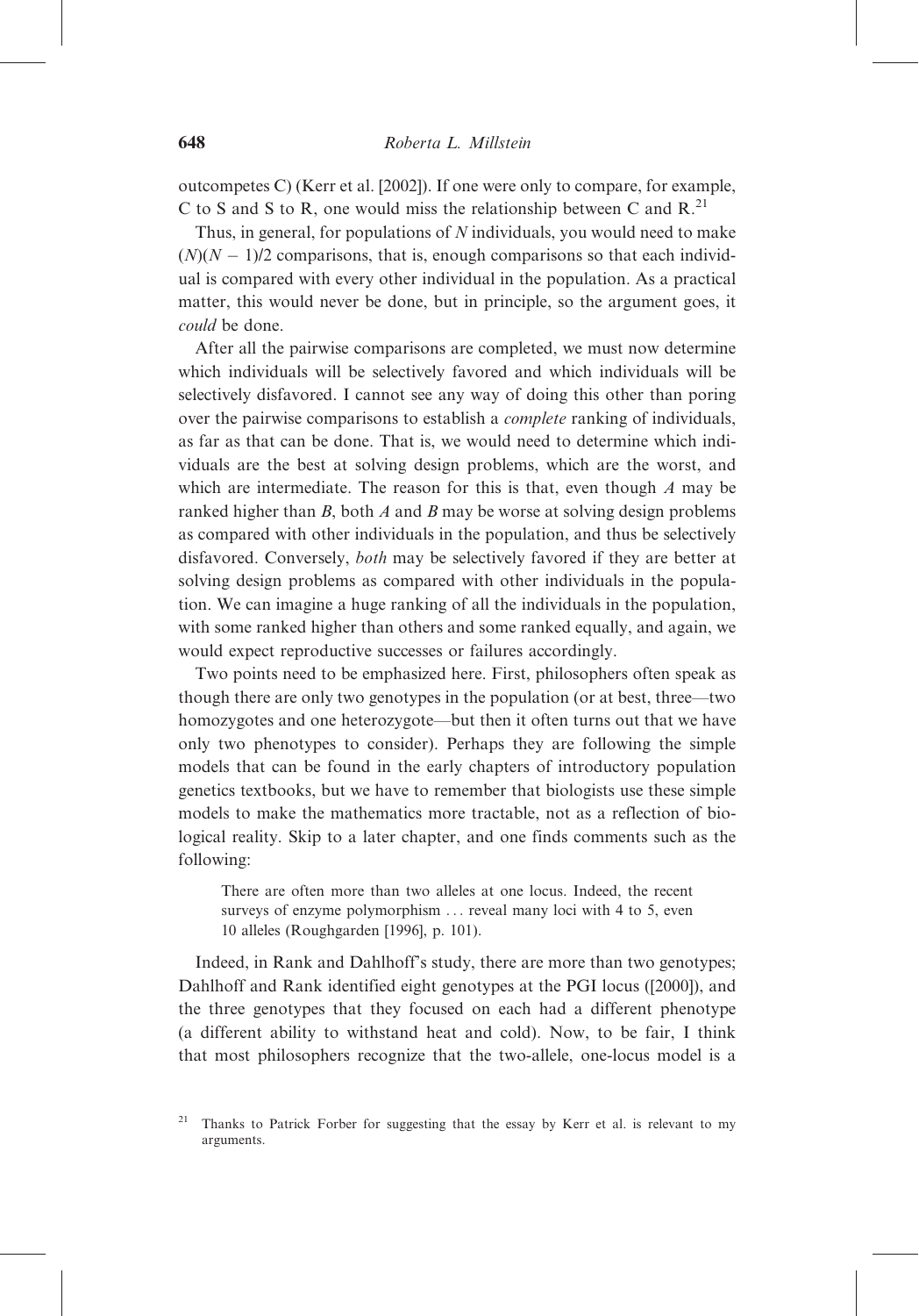simplification; what they fail to recognize is that the simplification causes them to overlook the comparative nature of selection and its implications.

Second, the careful reader will note that throughout this paper I have used the terms 'selectively favored' and 'selectively disfavored' rather than the more common 'selected for' and 'selected against.' Once the comparative nature of selection is recognized along with the fact that we are, more often than not, dealing with multiple genotypes, it becomes obvious that selection is not a binary affair of 'selected for' or 'not selected.' Rather, some genotypes may be favored as compared with other genotypes; but whether those genotypes are ultimately favored depends on the composition of the population at large (again, because a third, fourth or fifth genotype may be more successful than either of the first two). $22$ 

Perhaps I have misunderstood how the pairwise comparisons are supposed to work, but it would seem that this collection of individuals, with some individuals ranked higher than other individuals, is a population. If in the end, the real selective story is known only when all the pairwise comparisons have been done and the ranking completed, then any given pairwise comparison is superfluous—it is only an intermediate step that leads to the real selective story at the population level. Or, to put the point another way, if you do not establish the rankings, then you do not know which individuals are selectively favored. But once you do establish the rankings, you are no longer dealing with individuals; you are dealing with a population.23

Moreover, of those individuals who are ranked equally, some will solve design problems in the same way, and some may solve design problems in a different way (but have the same ability to survive and reproduce). As noted above, it would be important to distinguish these two groups because if the environment changes, these groups may no longer have the same ability to survive and reproduce. In other words, it would be crucial to know the different *genotypes* in the population, and not just which individuals had equal abilities in the given environment. Thus, the rankings obtained should be

<sup>&</sup>lt;sup>22</sup> Perhaps an even better alternative is to distinguish between genotypes (or genes) that increase in frequency and genotypes (or genes) that decrease in frequency; Hartl and Clark ([1989], p. 169) note that 'an allele will increase in frequency provided its marginal fitness exceeds the mean fitness of a population.' Geometric mean fitness is, of course, a characteristic of the population rather than of any given individual; this too is evidence that selection operates at the

population-level. <sup>23</sup> Furthermore, as Elliott Sober has suggested ([personal communication]), if you compared the fitnesses of all individuals with each other, you would thereby discover the fitness ordering of different trait combinations, but not necessarily of single traits. The approach of ranking genotypes, on the other hand, allows one to isolate the differences made by a single trait, if any.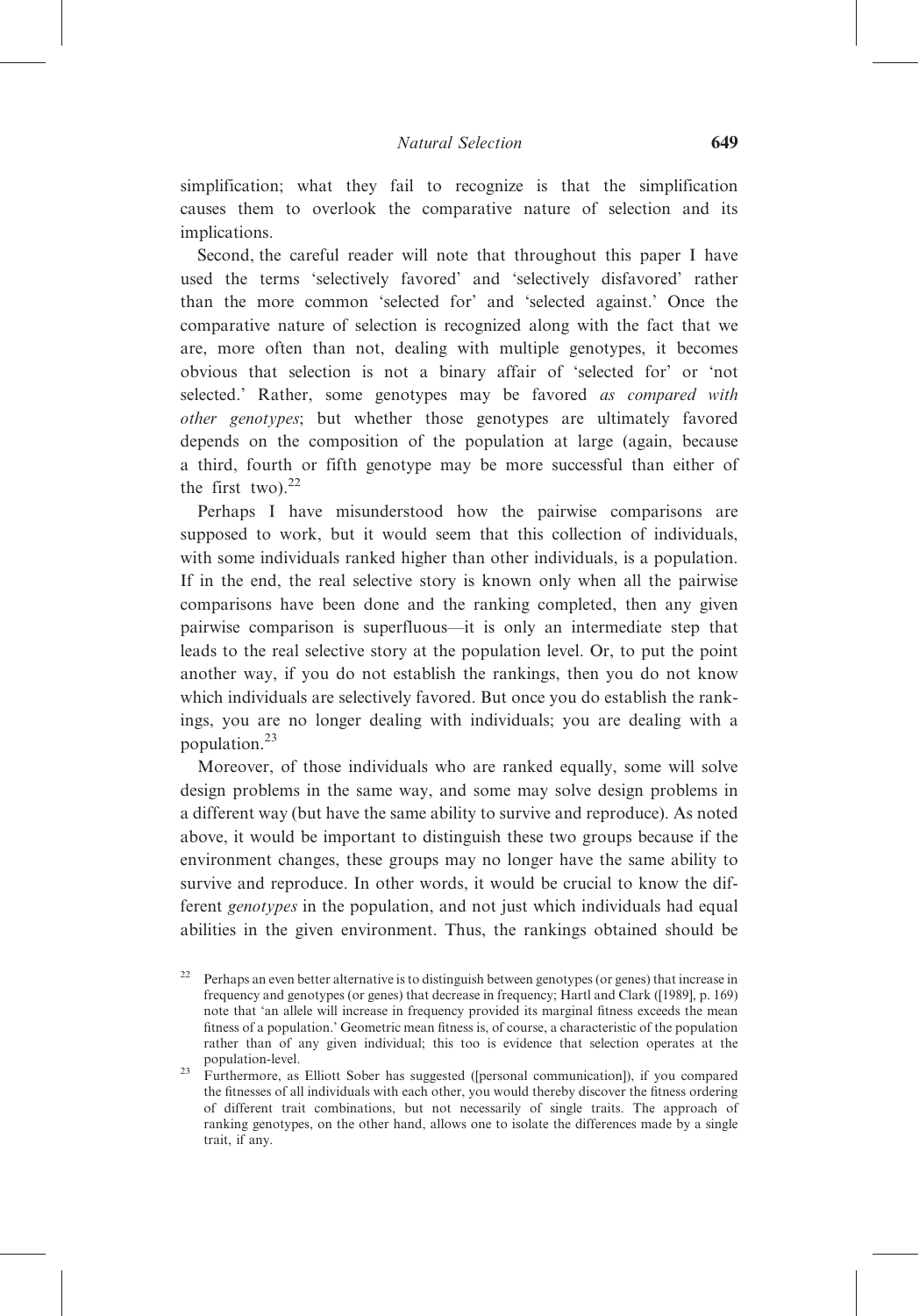rankings of the genotypes in the population, and indeed, this is what Rank and Dahlhoff provide us, for each of the microclimates under study. The end result seems to be that pairwise comparisons end up dealing with populations and population parameters (but, of course, the long way around; even the 'Rock, Paper, Scissors' study was not done by comparing every individual with every other individual). The individual-level account collapses into the population-level account.<sup>24</sup> The conclusion to be drawn is that natural selection is a causal process that operates at the level of populations.

## 5 Conclusion

In this paper, I have argued that natural selection must be understood as a causal process operating at the population level. First, even though population-level causation may be controversial in some circles, it is no more problematic for selection in general than it is for frequencydependent selection in particular, a widely accepted and well-documented biological phenomenon. Moreover, population-level causation in natural selection can be understood in terms of a number of popular contemporary accounts of causation. Second, statistics alone are insufficient to capture natural selection, as my discussion of Rank and Dahlhoff's studies of the montane willow leaf beetle showed; the initial statistical results were compatible with either natural selection or random drift. Thus, as a theoretical matter, causality is a necessary component of natural selection; furthermore, good biological practice seeks out the causal basis for selection claims. Third, causation in natural selection operates at the population level, as the beetle studies also illustrate, because of the inherently comparative nature of the selection process. Again, there is no way to make sense of selecting for an individual if selection is determined only by what is happening in the population as a whole. Attempts at capturing selection as an individual-level causal process collapse into a population-level account.

Of course, none of this is to deny that populations are composed of individuals or that causes are acting on those individuals. Nor is it to deny that individual-level causal events (living, dying and reproducing) are in some sense responsible for selection. What I deny is that such individual-level causal events constitute the selection process itself. A long beak might be causally relevant to the survival (and ultimately, reproduction) of a particular finch because it allows the finch to feed on a particular type of seed. However, in

<sup>&</sup>lt;sup>24</sup> There is a further concern with BR's account. In order to distinguish selection from drift, they suggest that with selection, there is a random distribution of initial conditions, and that drift comes into play when this distribution is non-random. However, distribution of initial conditions is a property that occurs across a population, not a property of an individual. Thus, once again BR's account collapses into a population-level account.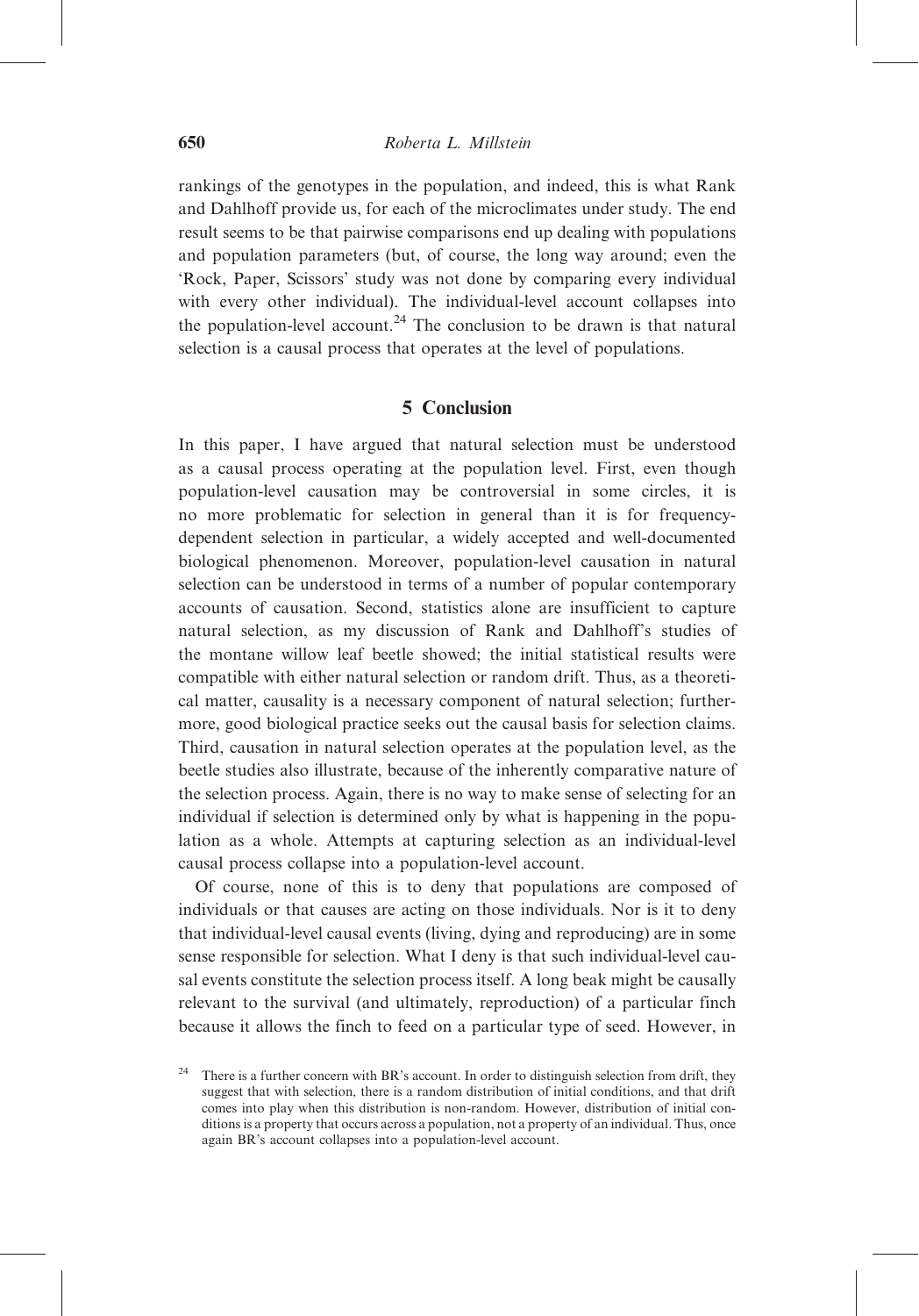one population, that type of organism might be selectively favored, whereas in a different population, that type would be selectively disfavored, and in a third, it might not be selected at all. Furthermore, we can sum up the number of finches who survived because of their long beaks and the number of finches with shorter beaks who perished without reproducing (or who produced fewer offspring). But this is just to assert that some individuals live and reproduce prodigiously and some do not. If that had been all that there was to Darwin's theory of natural selection, not only would it not have been controversial, it would not have been given any attention at all, because it would have expressed a triviality. One of the things that makes the theory non-trivial is the invocation of its causal basis; a causal basis that, properly understood, does not comprise the causes acting on individuals, but instead comprises the causes that act on the population as a whole: the relative physical differences between genotypes in the population that yield differing relative abilities to survive and reproduce. And that is just to reassert what I have argued throughout: natural selection is neither a purely statistical (acausal) population-level summation, nor is it a process of individual-level causation. Natural selection is, properly understood, a process that exhibits populationlevel causation.

#### Acknowledgements

I would like to thank the following people for their helpful comments and discussion regarding various versions of this paper: Nathan Rank, Elizabeth Dahlhoff, Elliott Sober, Bruce Glymour, Marcel Weber, Michael Dietrich, Rob Skipper, Stuart Glennan, Frédéric Bouchard, Ben Jantzen, Patrick Forber, Chris Stephens, Anya Plutynski and members of the audience at ISHPSSB 2003, held in Vienna, Austria. Special thanks go to a sharp-eyed undergraduate student, Duane Meehan, for suggesting that I might be interested in Rank and Dahlhoff's studies of the montane willow leaf beetle. Revisions to this paper were supported by a Faculty Support Grant from the California State University East Bay.

> Department of Philosophy University of California, Davis One Shields Avenue Davis, CA 95616, USA RLMillstein@UCDavis.edu

#### **References**

Beatty, J. [1984]: 'Chance and Natural Selection', *Philosophy of Science*, **51**, pp. 183– 211.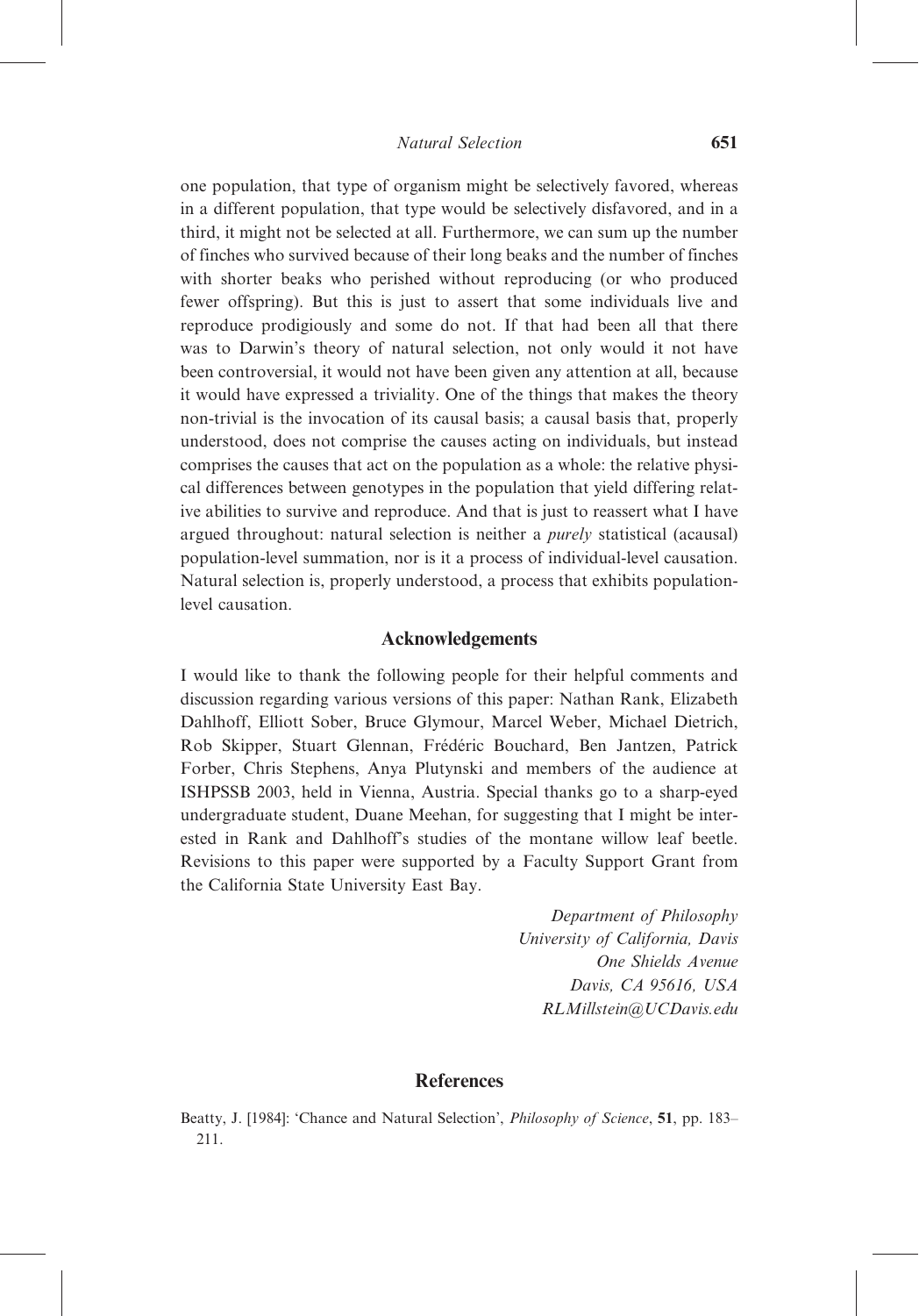- Bouchard, F. and Rosenberg, A. [2004]: 'Fitness, Probability, and the Principles of Natural Selection', British Journal for the Philosophy of Science, 55, pp. 693–712.
- Dahlhoff, E. P. and Rank, N. E. [2000]: 'Functional and Physiological Consequences of Genetic Variation at Phosphoglucose Isomerase: Heat Shock Protein Expression Is Related to Enzyme Genotype in a Montane Beetle', Proceedings of the National Academy of Sciences USA, 97, pp. 10056–61.
- Dupré, J. [1984]: 'Probabilistic Causality Emancipated', Midwest Studies in Philoso $phy, 9, pp. 169-75.$
- Feder, M. E. and Watt, W. B. [1992]: 'Functional Biology of Adaptation', in R. J. Berry, T. J. Crawford and G. M. Hewitt (eds), 1992, Genes in Ecology, Oxford: Blackwell Scientific Publications, pp. 365–92.
- Futuyma, D. J. [1986]: Evolutionary Biology, Sunderland, MA: Sinauer Associates.
- Giere, R. N. [1984]: Understanding Scientific Reasoning, New York: Holt, Rinehart, and Winston.
- Gillespie, J. H. [1991]: The Causes of Molecular Evolution, New York: Oxford University Press.
- Hartl, D. L. and Clark, A. G. [1989]: Principles of Population Genetics, Sunderland, MA: Sinauer Associates.
- Hitchcock, C. R. [1996]: 'The Mechanist and the Snail', *Philosophical Studies*, 84, pp. 91–105.
- Hodge, M. J. S. [1987]: 'Natural Selection as a Causal, Empirical, and Probabilistic Theory', in L. Krüger (ed.), 1987, The Probabilistic Revolution, Cambridge, MA: MIT Press, pp. 233–70.
- Kerr, B., Riley, M. A., Feldman, M. W. and Bohannan, B. J. M. [2002]: 'Local Dispersal Promotes Biodiversity in a Real-Life Game of Rock-Paper-Scissors', Nature, 418, pp. 171–74.
- Lewis, D. [1973]: 'Causation', Journal of Philosophy, 70, pp. 556–67.
- Matthen, M. and Ariew, A. [2002]: 'Two Ways of Thinking About Fitness and Natural Selection', The Journal of Philosophy, 99, pp. 55–83.
- Millstein, R. L. [2000]: 'Chance and Macroevolution', *Philosophy of Science*, 67, pp. 603–24.
- Millstein, R. L. [2002]: 'Are Random Drift and Natural Selection Conceptually Distinct?' Biology and Philosophy, 17, pp. 33-53.
- Millstein, R. L. [2005]: 'Selection vs. Drift: A Response to Brandon's Reply', Biology and Philosophy,  $20$ , pp. 171–5.
- Rank, N. E. [1992]: 'A Hierarchical Analysis of Genetic Differentiation in a Montane Leaf Beetle Chrysomela aeneicollis (Coleoptera: Chrysomelidae)', Evolution, 46, pp. 1097–111.
- Rank, N. E. and Dahlhoff, E. P. [2002]: 'Allele Frequency Shifts in Response to Climate Change and Physiological Consequences of Allozyme Variation in a Montane Insect', Evolution, 56, pp. 2278–89.
- Reisman, K. and Forber, P. [forthcoming]: 'Manipulation and the Causes of Evolution', Philosophy of Science.
- Rosenberg, A. [1994]: Instrumental Biology or the Disunity of Science, Chicago: University of Chicago Press.